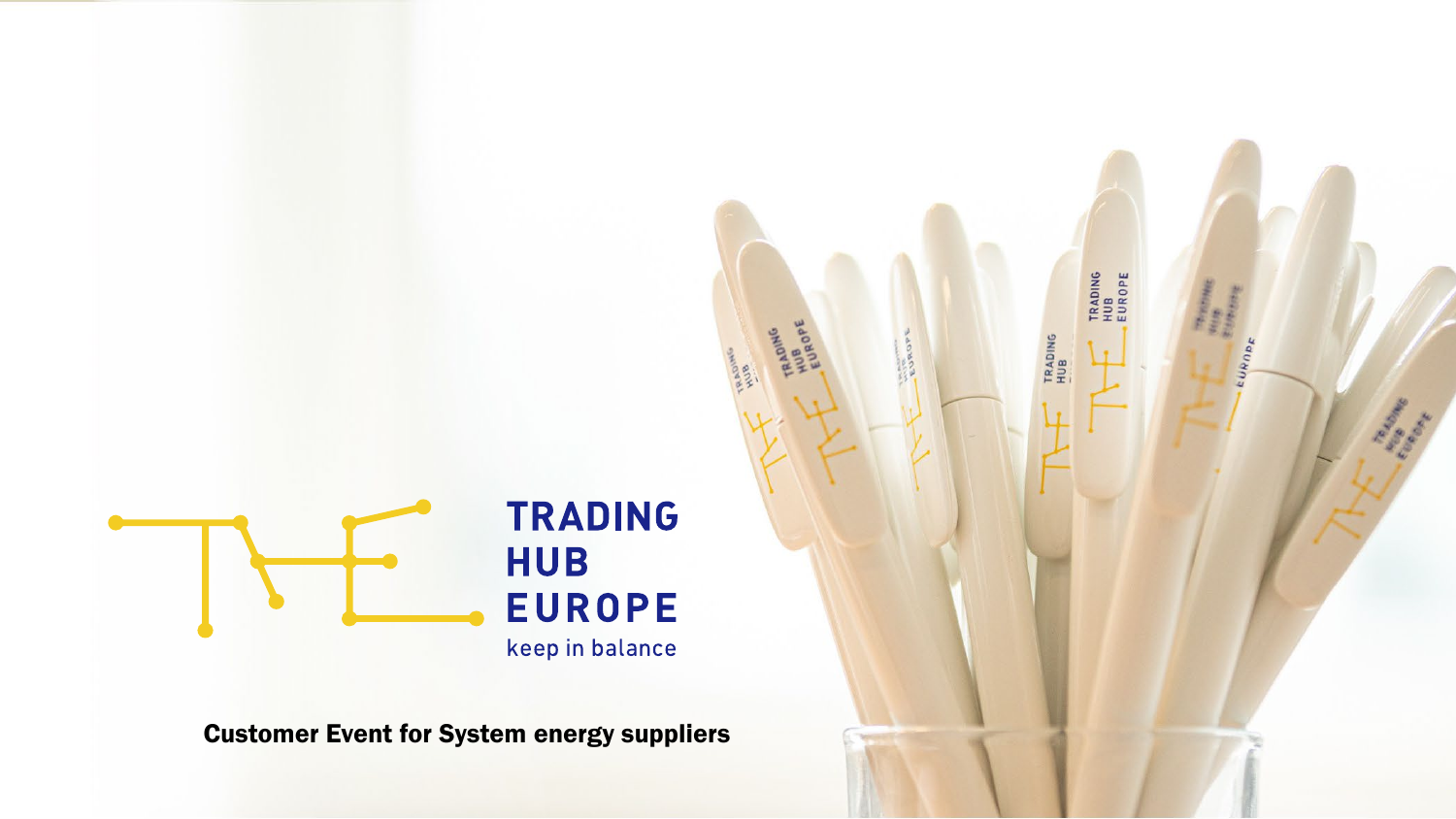# Balancing products

Trading Hub Europe

RADING

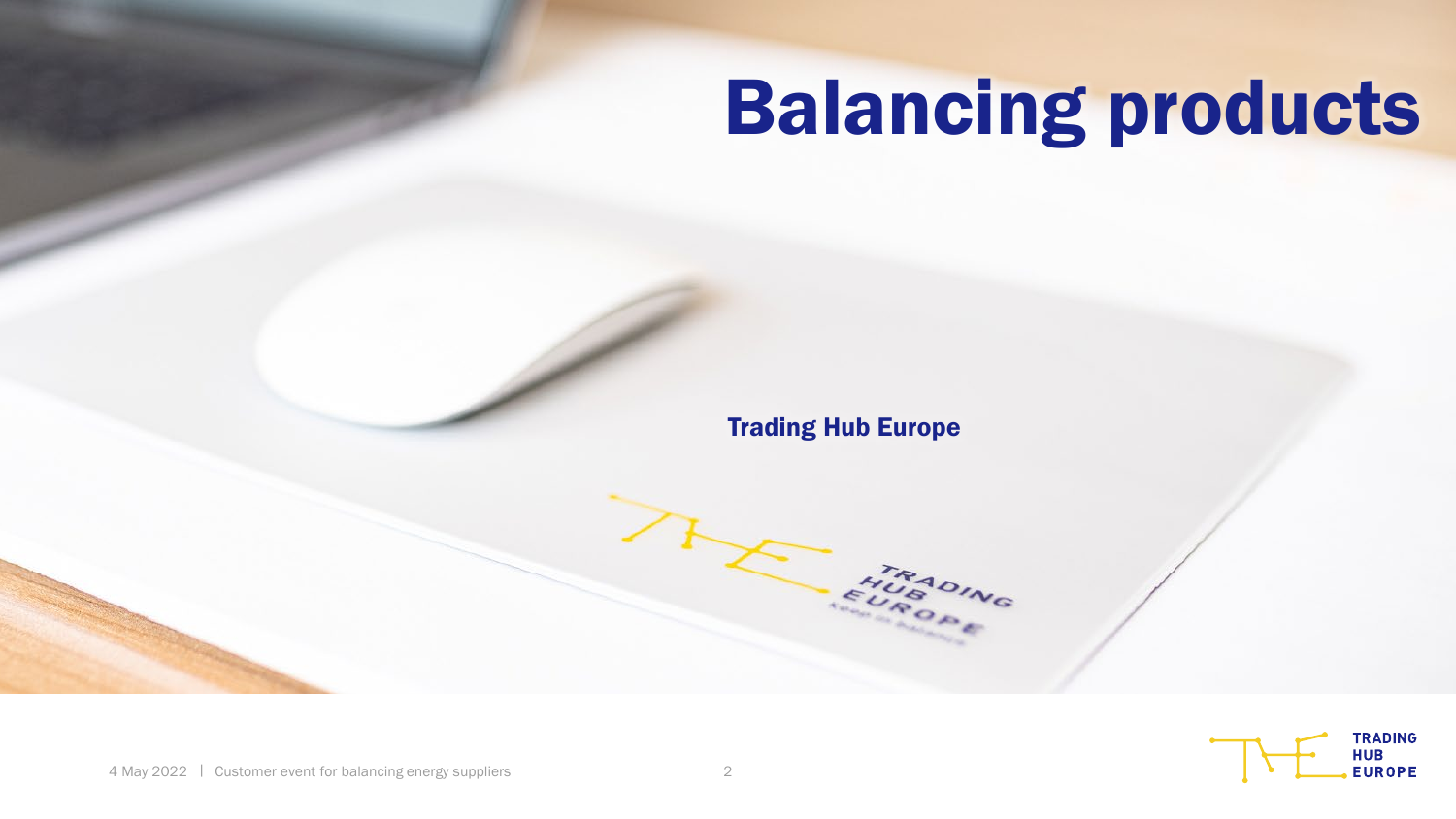#### General Division of market area into areas and zones

- For balancing gas and market-based instrument (MBI) purposes, the Trading Hub Europe (THE) market area has been divided into areas and zones
- A list showing the physical allocation of all entry and exit points at TSO level is provided on the website



**HUB EUROPE**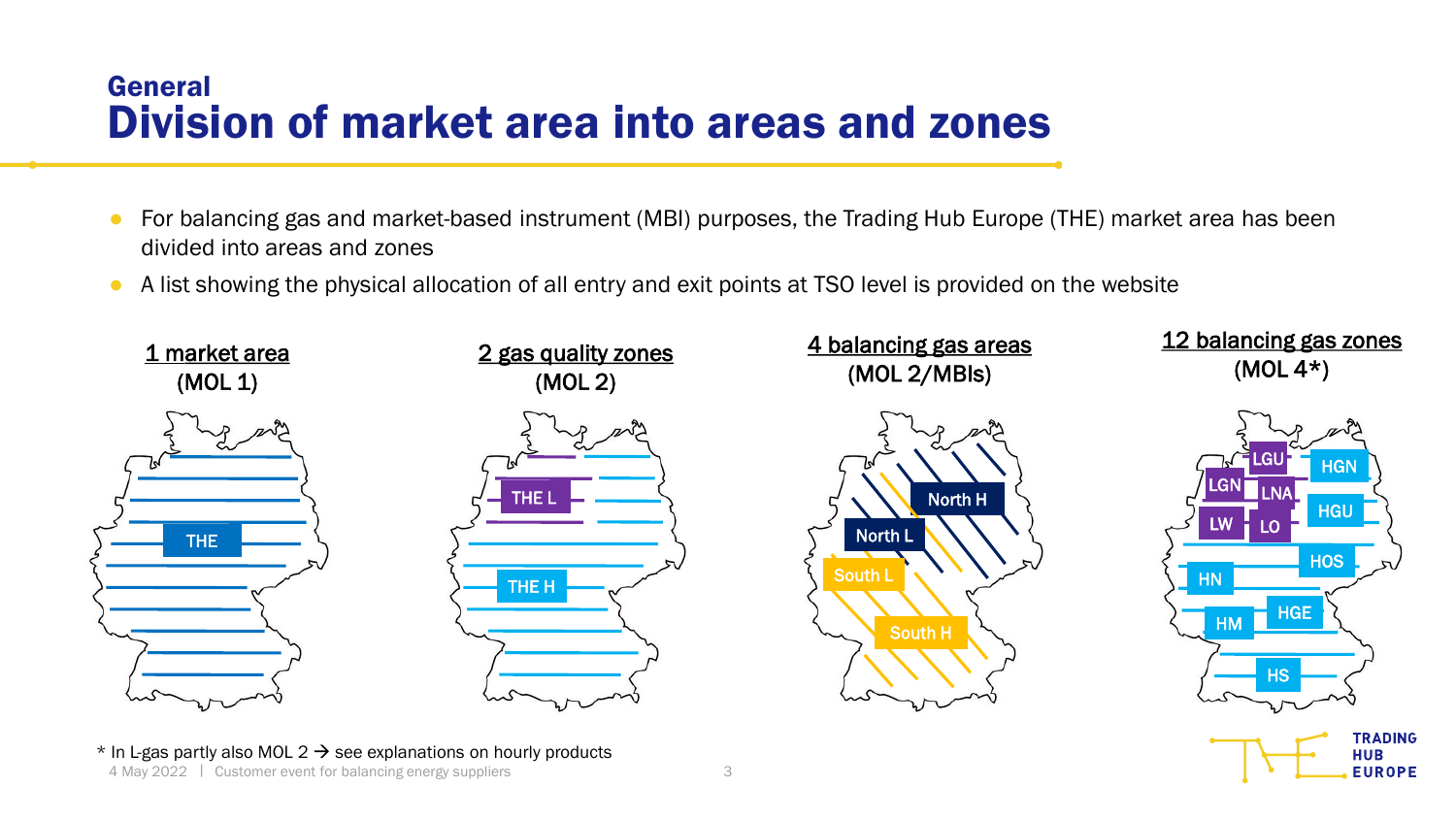# Current documents

#### **Balancing gas-related downloads**

Current documents:

- List of THE entry and exit points (version 5, March 28,2022)
- Implementation Guide pursuant to section 25 of the Balancing Group Contract
- REQEST Template
- REQEST How-to guide

https://www.tradinghub.eu/en-gb/Download/Download-center-THE#129896-

REQRES Template

balancing-gas-related-downloads

- REQRES How-to guide
- Imbalance quantities: Calculation methodology for transportation markups / markdowns
- FAQ balancing gas market-based instruments and capacity buy-back
- Compendium for future balancing gas provider

#### Archive:

- List of THE entry and exit points (version 4, February 22,2022)
- List of THE entry and exit points (version 3, December 13,2021)
- List of THE entry and exit points (version 2, June 14, 2021)
- List of THE entry and exit points (version 1, May 10, 2021)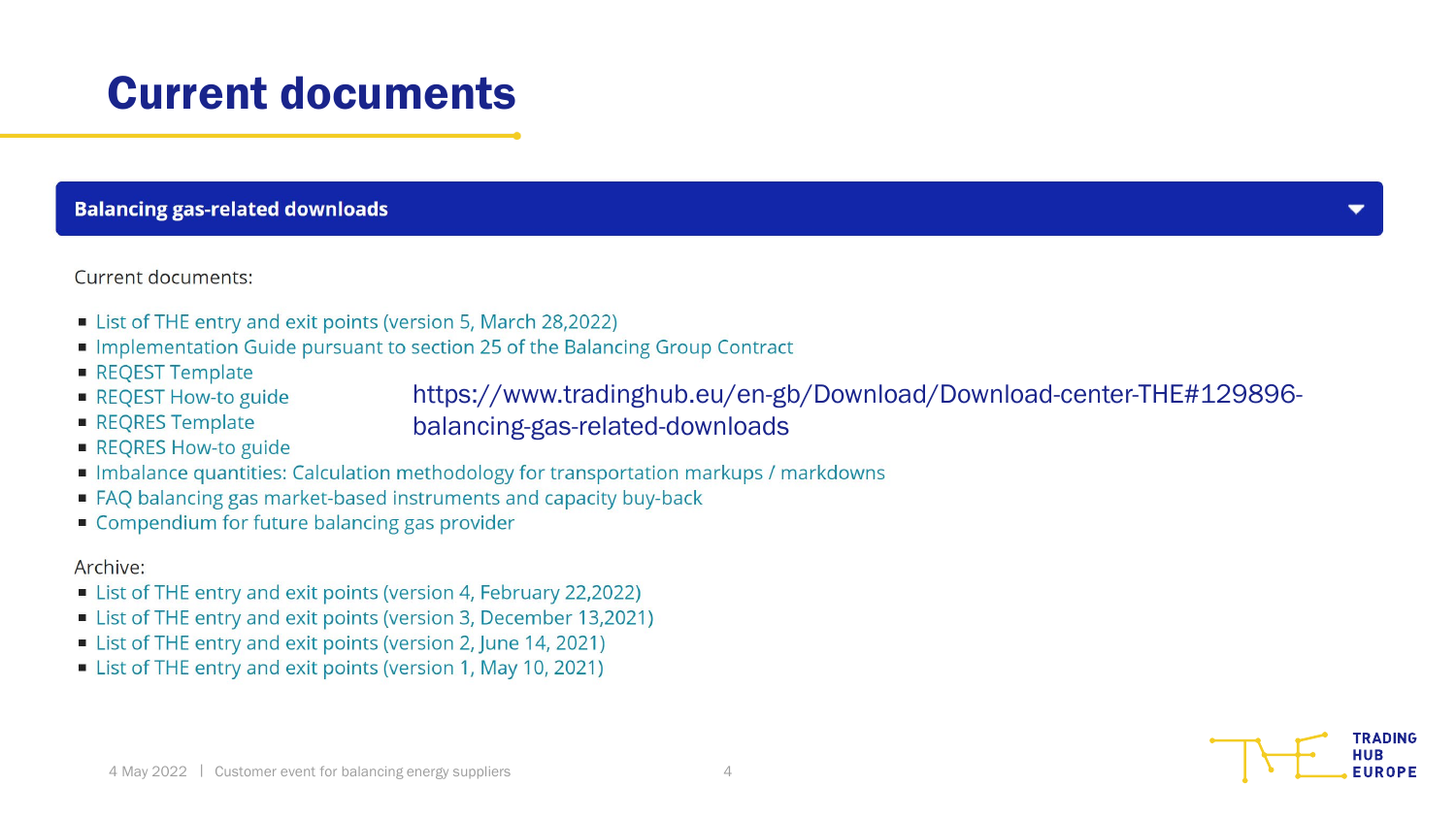#### Exchange product portfolio Overview of daily products

The following daily products (DA/RoD delivery) have been traded on the exchange in the THE market area since 1 October 2021:

|                  |      | Within Day/Day Ahead/Saturday/Sunday/Bank Holiday           |                |  |
|------------------|------|-------------------------------------------------------------|----------------|--|
|                  |      | Global                                                      |                |  |
| gas<br>Balancing |      | <b>Quality H</b>                                            |                |  |
|                  |      | <b>Quality L</b>                                            |                |  |
|                  |      | <b>TTF</b>                                                  |                |  |
|                  |      | L-gas areas (North L, South L)                              |                |  |
|                  | MBIs | H-gas areas (North H, South H)                              | Local products |  |
|                  |      | VIPs H-gas (North H NL, North H BE, South H NL, South H BE) |                |  |
|                  |      | H-gas area clusters (North H Cluster, South H Cluster)      |                |  |

TRADING **HUB EUROPE**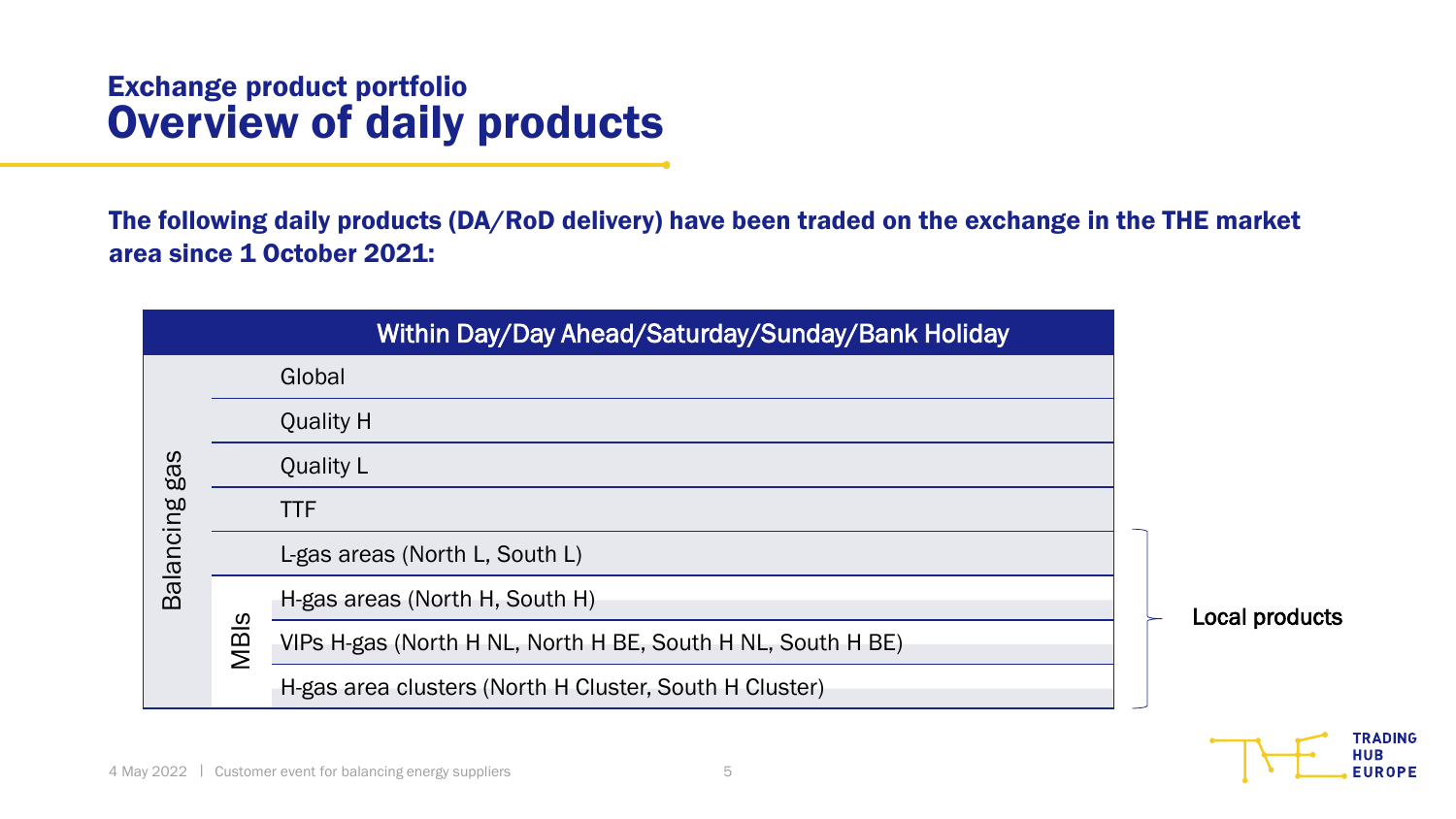# Contract terms & conditions for balancing gas providers

**Contractual terms & conditions for balancing gas providers** 

Terms and conditions valid as of June 1, 2021:

• Prequalification Rules for Balancing Market

Terms and conditions as of contract periods as of October 1, 2021:

- Terms and Conditions for System Balancing Actions
- Appendix 1 LTO product description
- Appendix 2 STB product description
- Appendix 3 SCB product description
- Appendix 4 FLEX product description
- 

Terms and conditions as of contract periods as of April 1, 2022:

- Terms and Conditions for System Balancing Actions (clean version); (compare version)
- LTO product description (clean version); (compare version)
- STB product description (clean version); (compare version)

https://www.tradinghub.eu/en-gb/Download/Download-center-

THE#129889-contractual-terms--conditions-for-balancing-gas-providers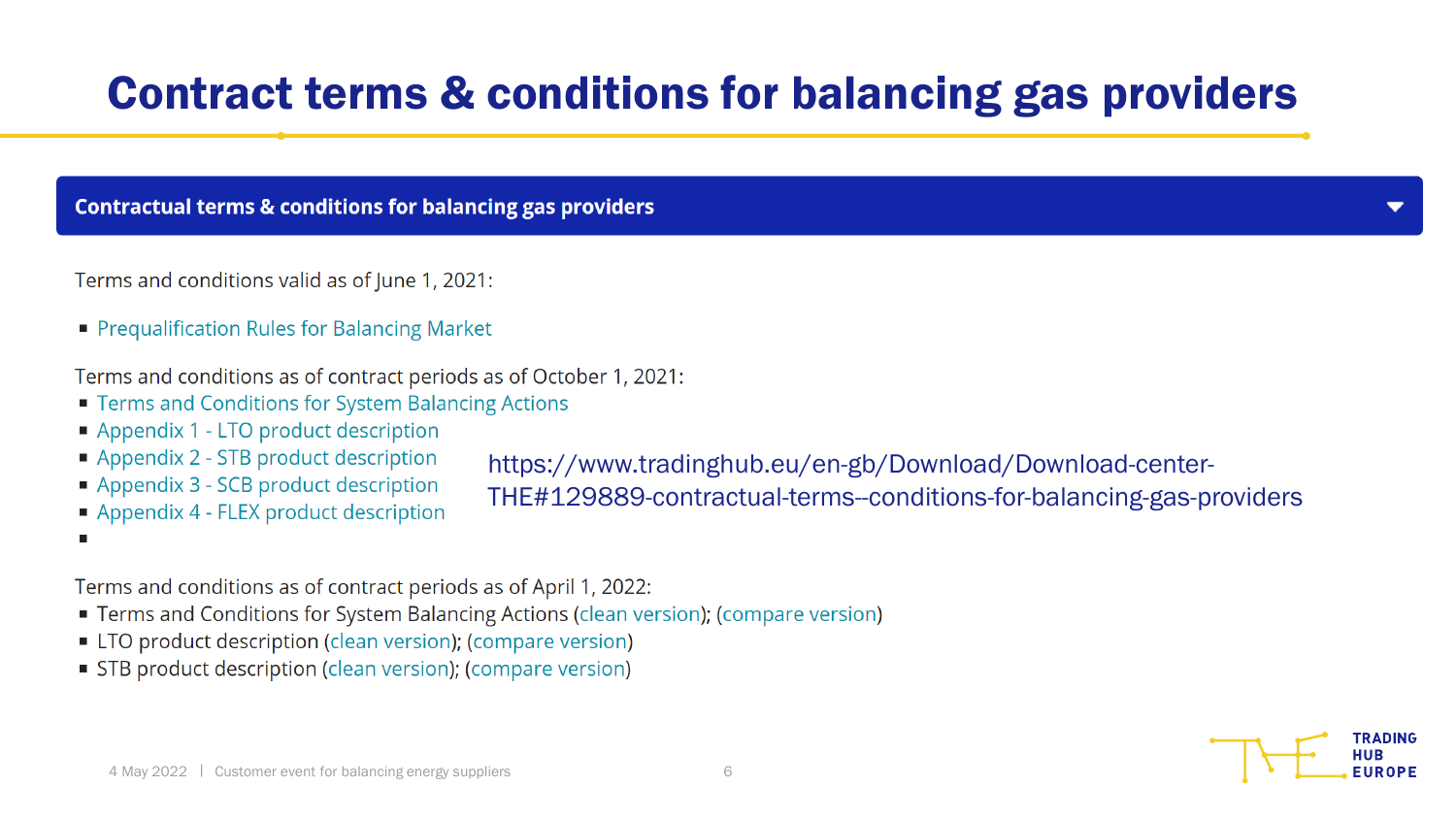### Overview of daily products (May 2022):

| Product <sup>1)</sup>      | Product type by location                 | Product type by delivery duration |
|----------------------------|------------------------------------------|-----------------------------------|
| THE H                      | Gas quality-specific product             | daily product                     |
| <b>THE North H</b>         | Local H-gas product ("area product")     | daily product                     |
| <b>THE North H Cluster</b> | Cluster product <sup>1)</sup>            | daily product                     |
| THE North H VIP BE         | $VIP$ product <sup>1)</sup>              | daily product                     |
| THE North H VIP NL         | VIP product <sup>1)</sup>                | daily product                     |
| <b>THE South H</b>         | Local H-gas product ("area product")     | daily product                     |
| <b>THE South H Cluster</b> | Cluster product <sup>1)</sup>            | daily product                     |
| <b>THE South VIP BE</b>    | $VIP$ product <sup>1)</sup>              | daily product                     |
| <b>THE South VIP NL</b>    | VIP product1)                            | daily product                     |
| THE L                      | Gas quality-specific product             | daily product <sup>2)</sup>       |
| <b>THE North L</b>         | Local L-gas product (balancing gas area) | daily product                     |
| <b>THE South L</b>         | Local L-gas product (balancing gas area) | daily product                     |

1) A local product is any product that includes (apart from the gas quality) another restriction regarding the place of fulfilment. Cluster and VIP products are therefore

**TRADING HUB EUROPE** 

4 May 2022 | **also considered local products.**<br>4 May 2022 | Customer event for balancing energy suppliers

2) THE L can also be traded as an hourly product on the exchange in the relevant order books..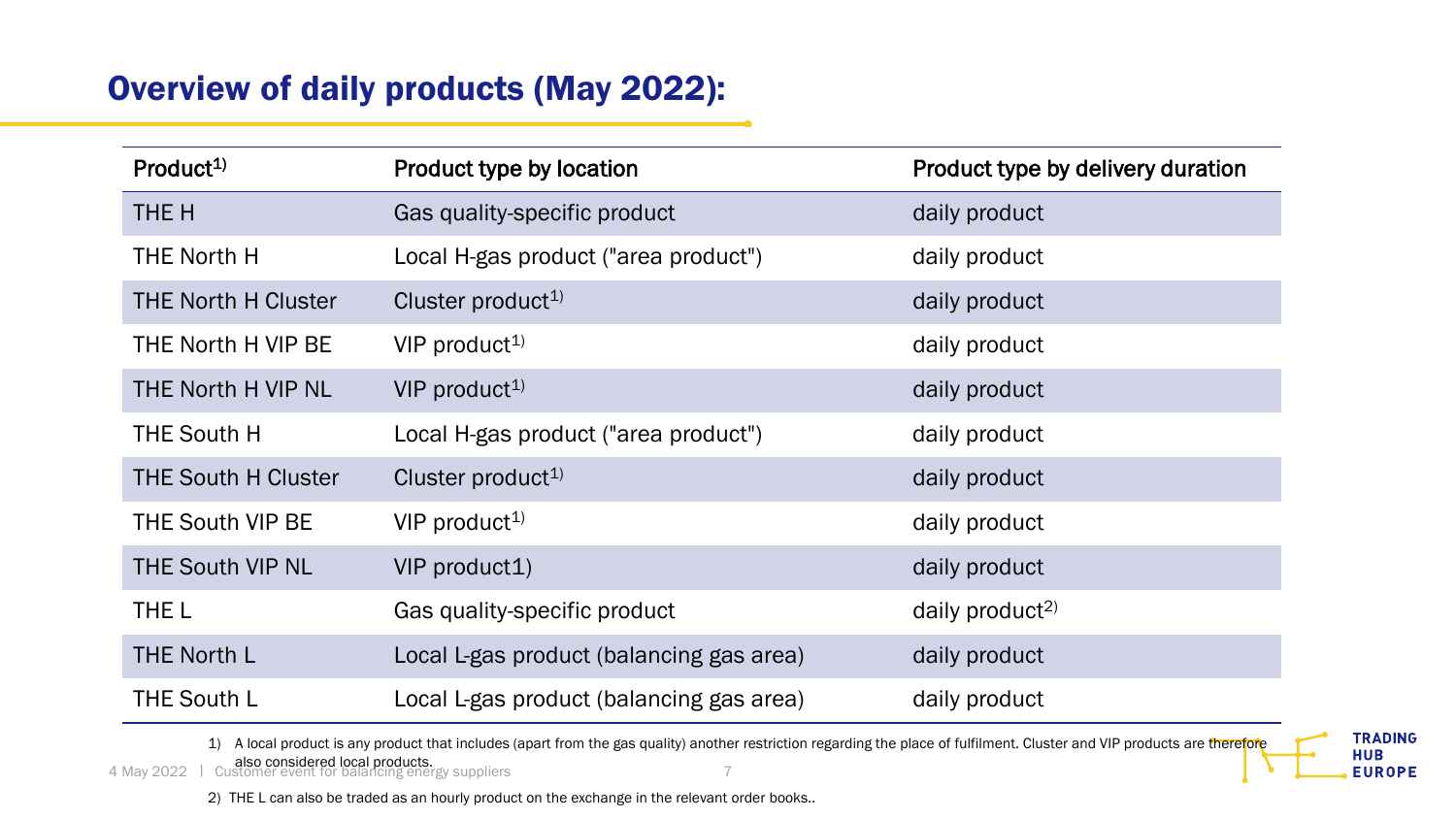#### Overview of daily hourly products (May 2022):

| <b>Product</b>    | Product type by location       | Product type by delivery duration |
|-------------------|--------------------------------|-----------------------------------|
| THE L             | Gas quality-specific product   | daily product <sup>1)</sup>       |
| THE L East (hour) | Local product (balancing zone) | hourly product                    |
| THE L West (hour) | Local product (balancing zone) | hourly product                    |

1) THE L may also be traded on the exchange in the relevant order books as an hourly product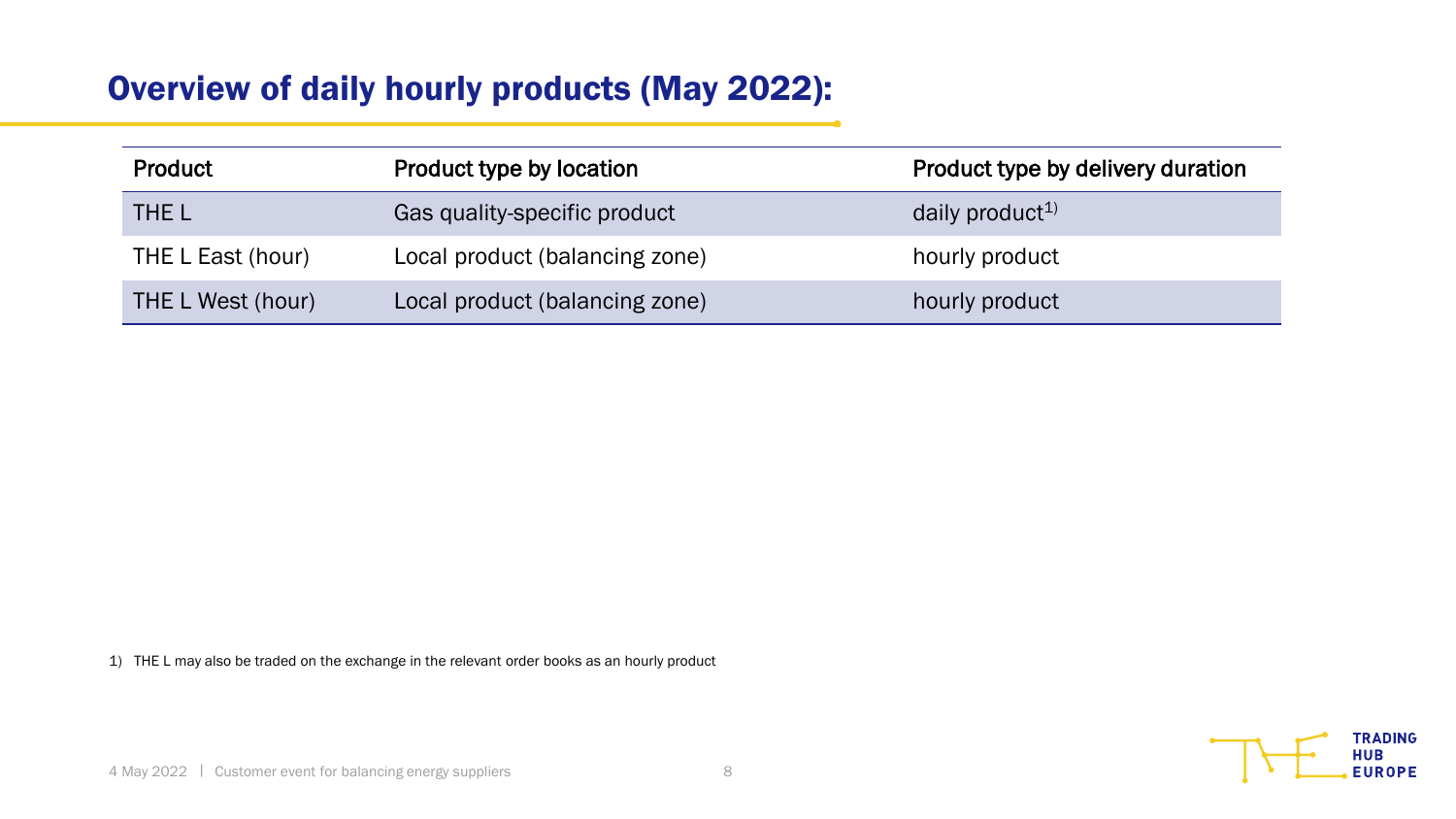#### Exchange product portfolio Explanation on daily products (1/2)

- There are no quality-specific exchange products at rank 1 of the merit order list (MOL)
- There are two quality-specific exchange products at rank 2 of the merit order list (MOL)
- The TTF order book is used for the procurement of balancing gas across the adjacent market area
- For the local products, there are "area order books"
	- In addition, there are so-called "VIP products" and "cluster products"
- For the quality-specific and local products, additional physical fulfilment restrictions apply in addition to the product rules of the exchange
	- These are governed by section 25 of the Balancing Group Contract (Annex 4 to KoV XII), which has been amended accordingly with effect from 1 April 2022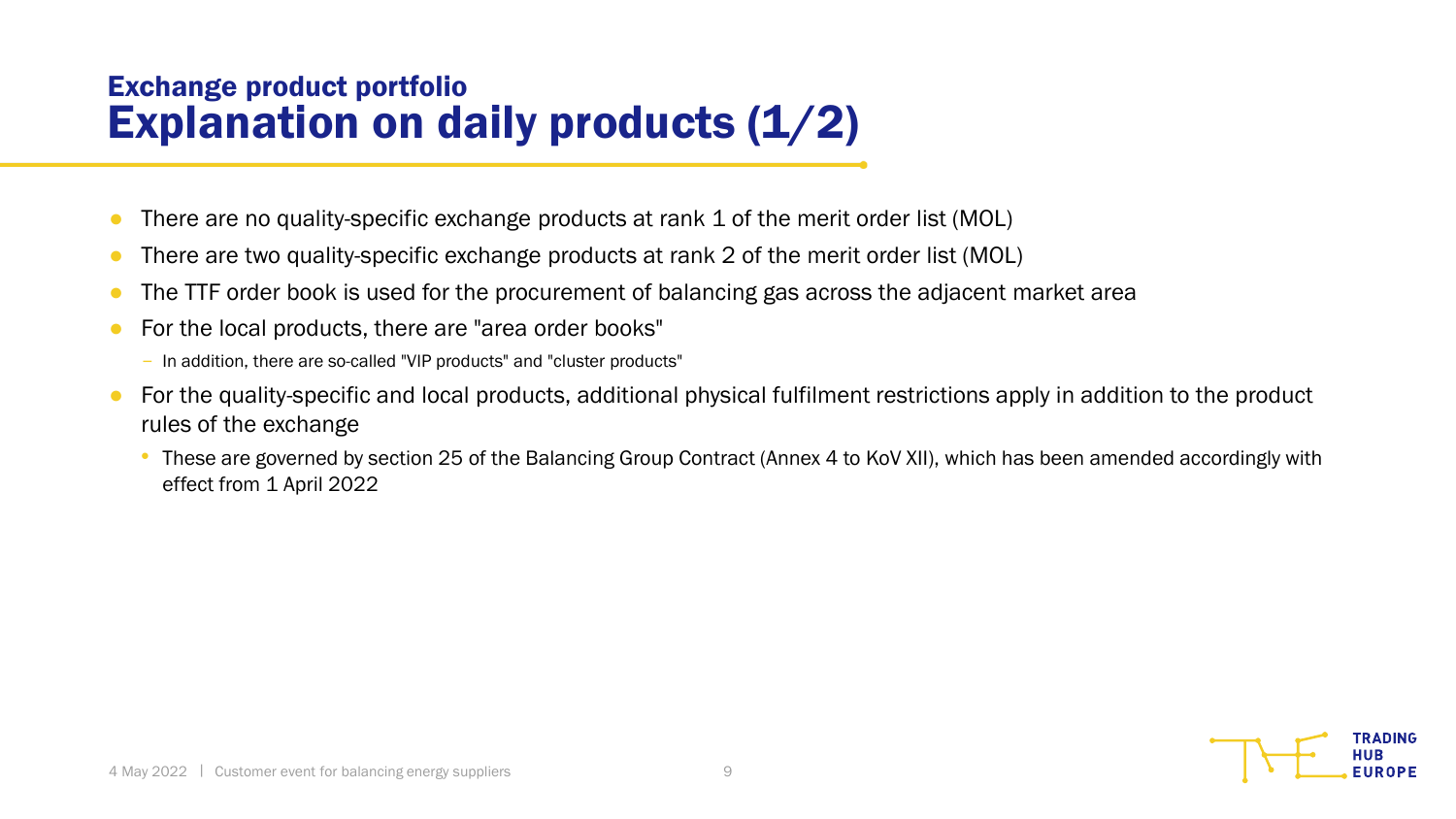### Exchange product portfolio Explanation on daily products (2/2)

- The local products have been aligned with the requirements of MBI use
- The exchange order books introduced for the use of MBIs (spread product) can, however, also be used to meet local balancing gas requirements
- External balancing actions in accordance with GaBi Gas 2.0 and MBI use on behalf of the TSOs always occur separately
- The MAM publishes on its website the purpose for which trading transactions were carried out in each case
- In the local order books, trading between third parties is not possible  $\rightarrow$  The contracting party is always the MAM
	- In cases of MBI demand and local balancing gas demand, the market is informed accordingly so that the providers can enter offers in the appropriate order books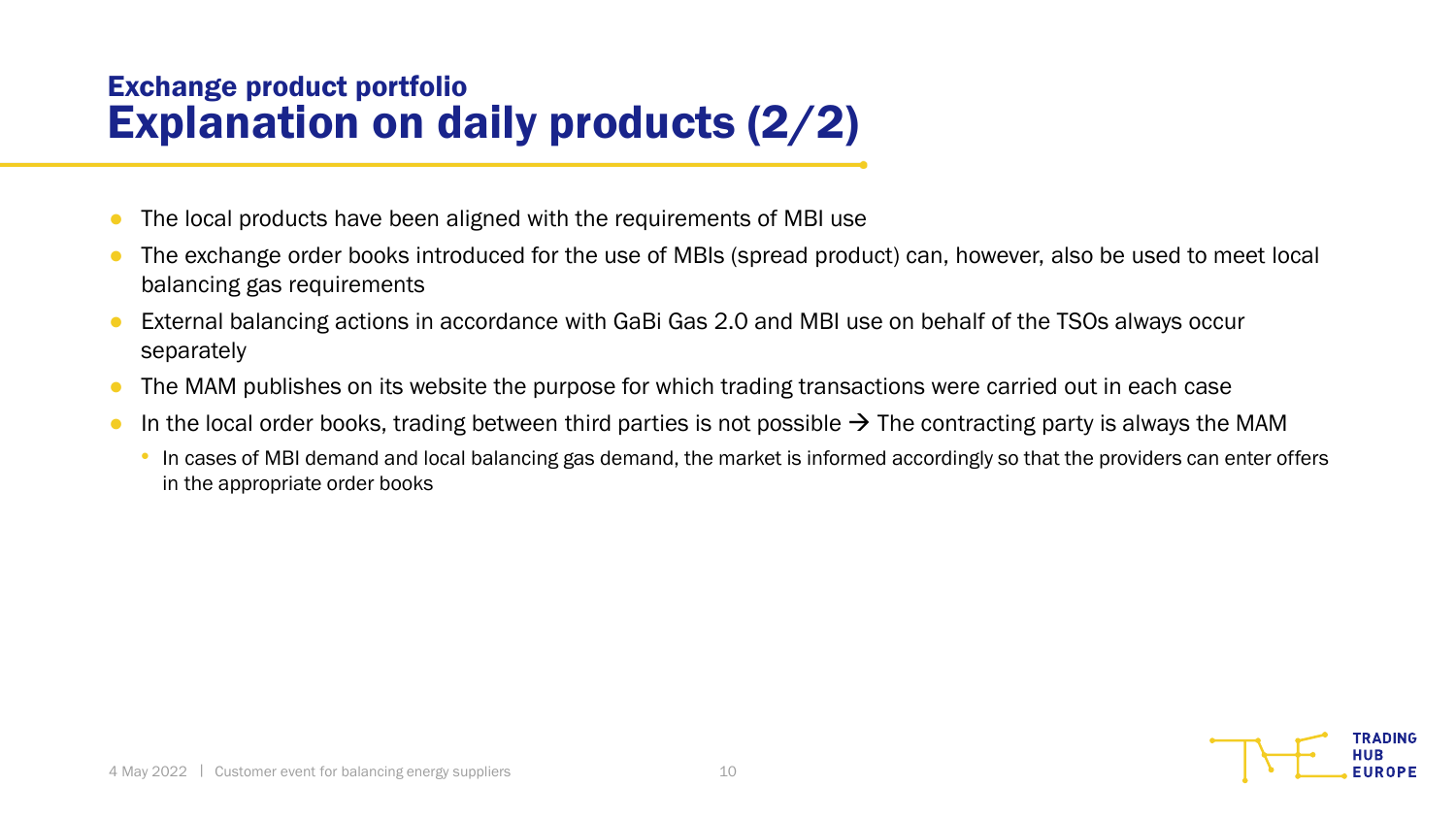#### Exchange product portfolio Overview of fulfilment restrictions for daily products



"General trading product" without physical fulfilment restrictions



"Physical trading products" with point-specific fulfilment restrictions

North H South H Entry Exit Entry Exit North H South H cluster cluster North L South L

"Physical MAM products" with strict fulfilment restrictions (balance view)



**TRADING HUB EUROPE**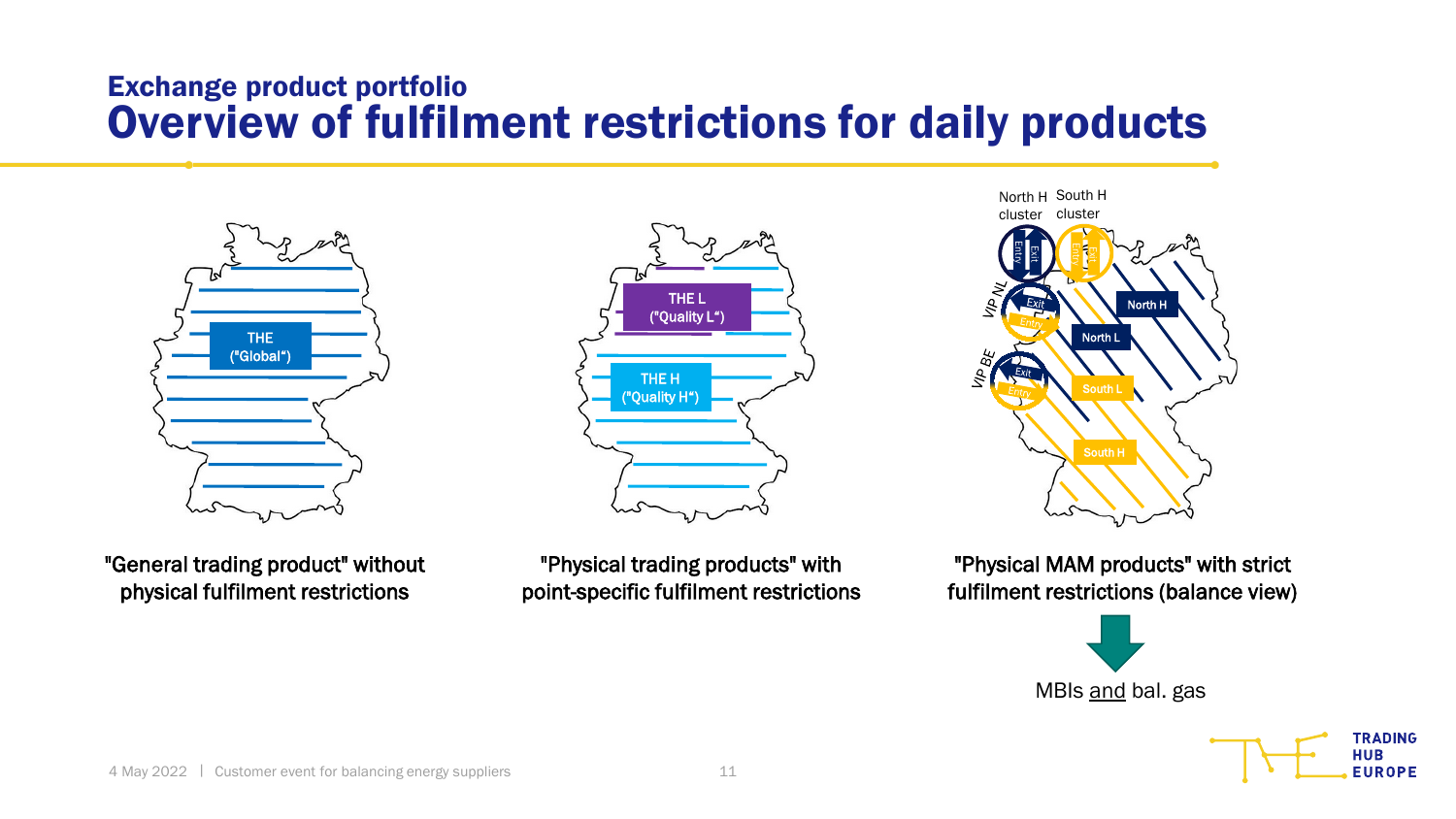### Exchange product portfolio Quality-specific products (1/2)

- Quality-specific products: Products traded in a specific gas quality (H-gas or L-gas)
- Physical fulfilment is subject to the following fulfilment restrictions:
	- The point used must have been assigned to the respective gas quality but can be freely selected by the trading participant (even several points may be selected)
		- Products used may not subsequently be changed during the course of the day
	- Physical fulfilment of the trading transaction can be achieved both by a flow increase and by a flow reduction:
		- Sale by trading participant: increase in entry quantities (Entryso) or reduction in exit quantities (Exitso)
		- Purchase by trading participant: increase in exit quantities (Exitso) or reduction in entry quantities (Entryso)



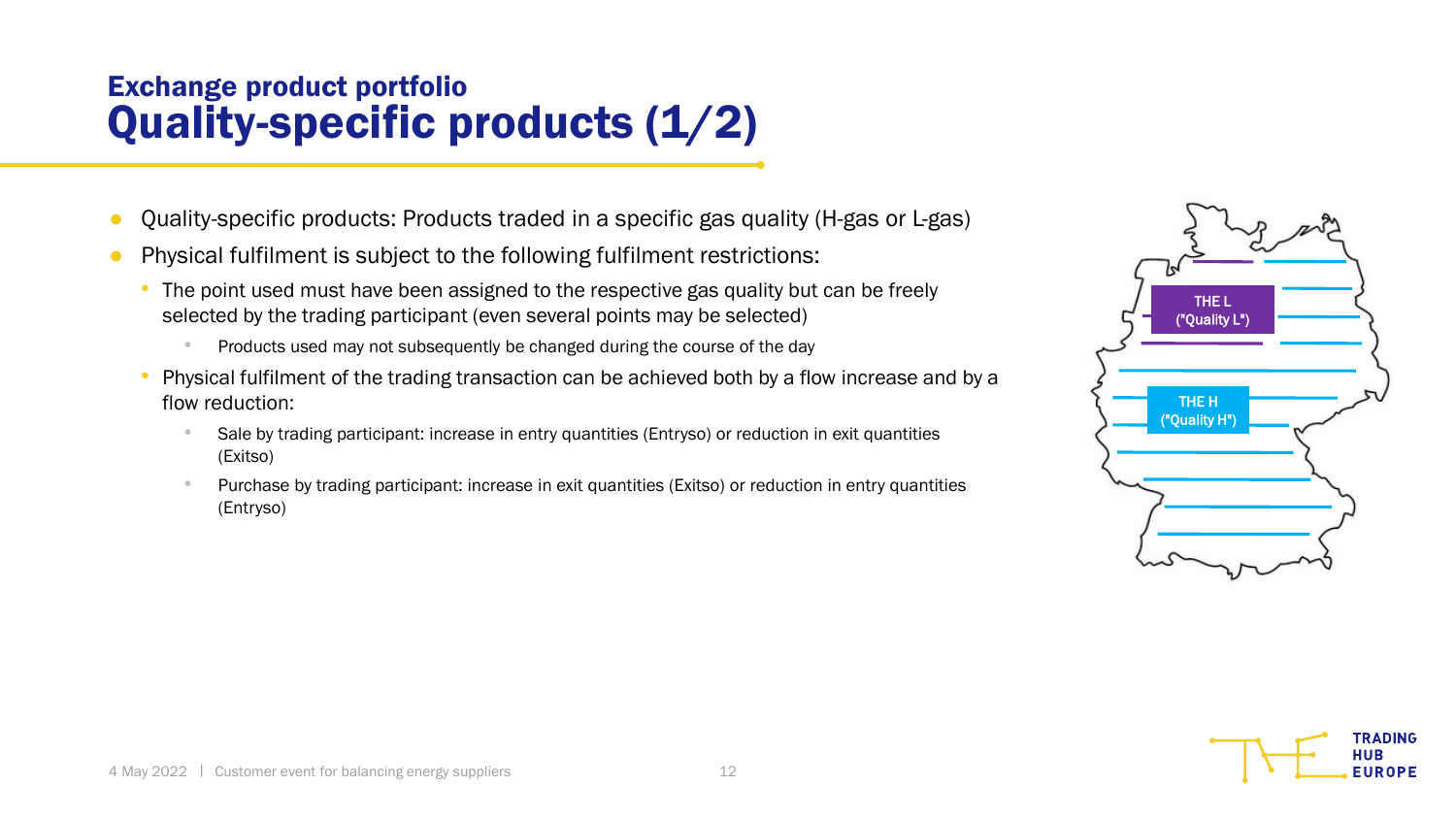### Exchange product portfolio Quality-specific products (2/2)

- The physical effect is deemed to have been duly achieved if the total changes in physical entry/exit quantities of the trading participant in the individual delivery hours of the delivery period in the direction of fulfilment at least reach the total quantity traded via the quality-specific product
	- The decisive factor here is whether the physical effect owed is provided in total over the agreed delivery period  $\rightarrow$  Fulfilment with a constant hourly flow rate is not necessarily required
- The decisive factor for the assessment of the physical effect are the flows at the entry/exit points used by the provider ("implementation points")
	- The reference value for assessing physical fulfilment is the most recent nomination status for the delivery period at the time of the call-off, confirmed by the responsible network operator
- The physical effect can also be achieved by adjusting consumption at RLM exit points ("DSM")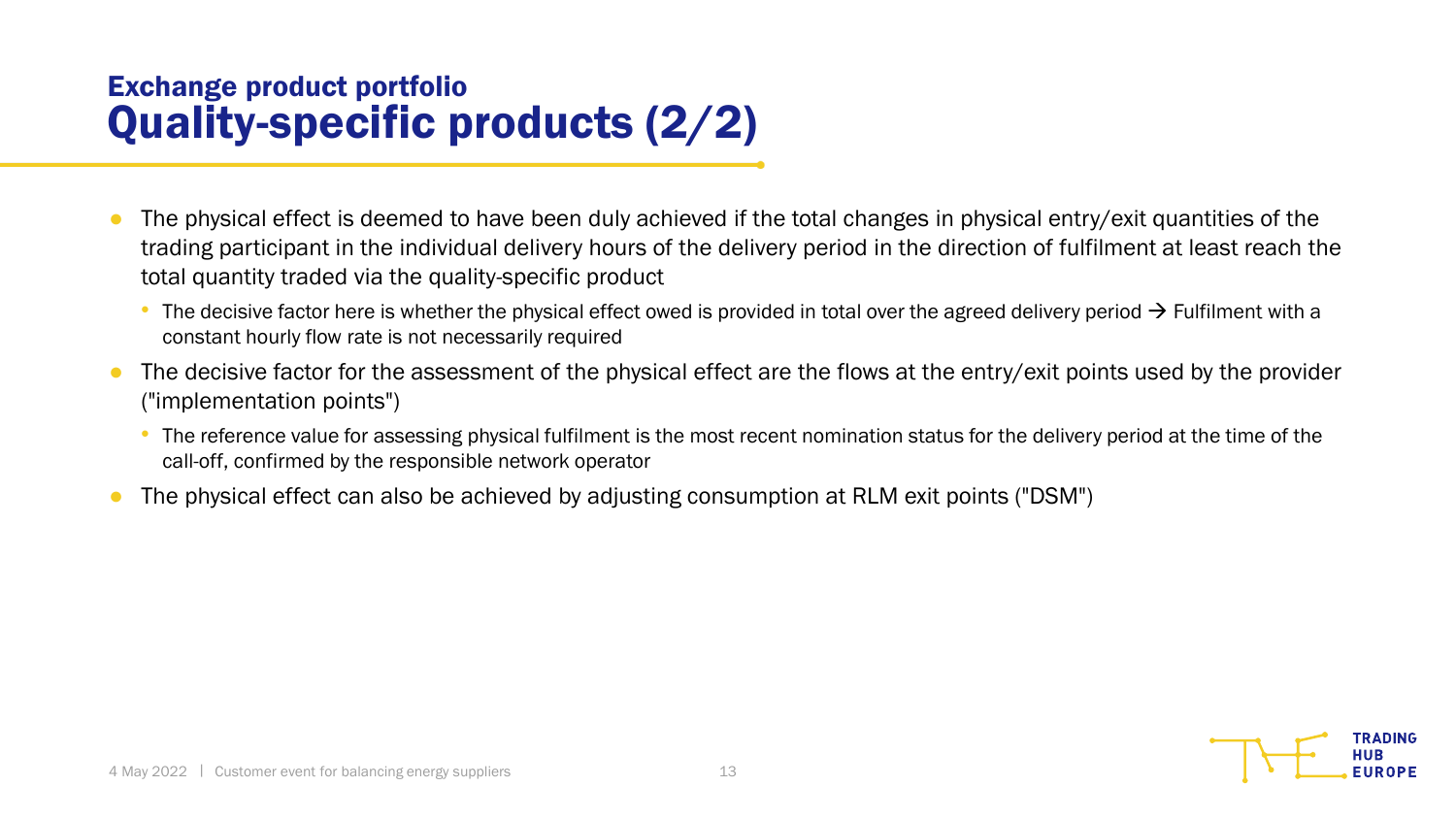#### Exchange product portfolio Local H-gas products

- The local H-gas products were developed for MBI purposes (spread product)
- Some entry and exit points in the market area are connected to both former market areas and cannot therefore be used for MBI purposes indefinitely
- For this reason, a potential-based logic with separate order books was developed for the call-off by the MAM
- For H-gas there are thus three different types of local products:
	- VIP products
	- Cluster products
	- Area products
- In principle, the call-off is cost-optimised across all three product types, but at most in the amount of the potential



*Simplified representation of north-south congestion (North H = Upstream, South H = Downstream)*

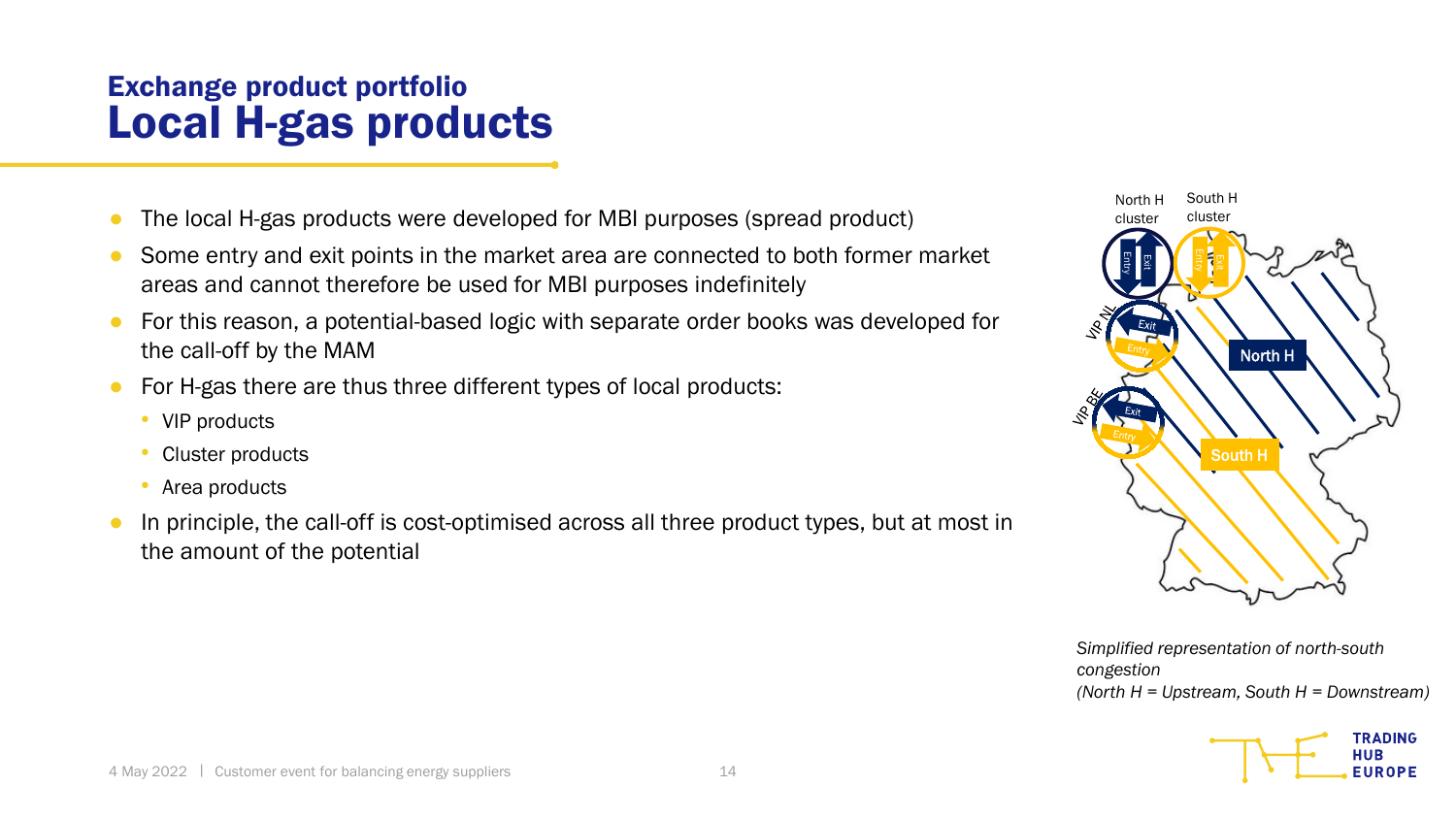### Exchange product portfolio VIP products H-gas (1/2)

- The separate VIP order books serve to limit the MAM's trading activities to the scope of the available potential
- In order to ensure the physical effectiveness of the call-offs made, the VIPs continue to be allocated to the balancing gas areas in a directionally accurate way when the VIP flow is split:
	- VIP entry = undersupplied balancing gas area ("downstream")
	- VIP exit = oversupplied balancing gas area ("upstream")
- As of 1 April 2022:
	- THE North H VIP BE
	- THE North H VIP NL
	- THE South H VIP BE
	- THE South H VIP NL



*Simplified representation of north-south congestion (North H = Upstream, South H = Downstream)*

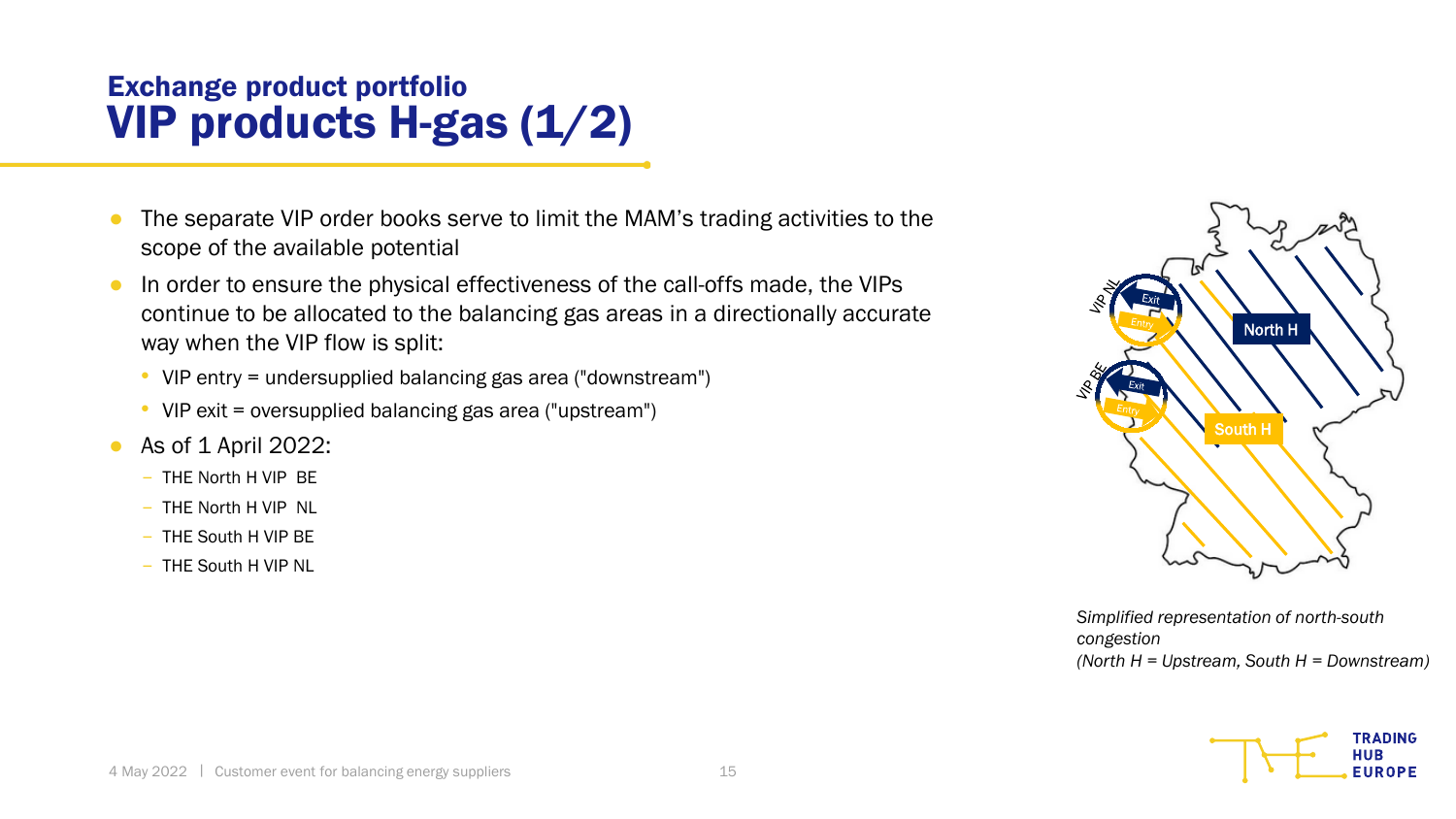### Exchange product portfolio H-gas VIP products (2/2)

- For this reason, the following fulfilment restrictions apply when a VIP product is traded:
	- It is imperative that fulfilment takes place at the corresponding VIP (or one of the IPs of the VIP)
		- Sale in VIP order book: Increased entry flows (Entryso) at the VIP (or IP).
		- Purchase in VIP order book: Increased exit flows (Exitso) at the VIP (or IP)).
	- It is not permitted to execute the trade by reducing the flow
- There is a renomination restriction which applies on balance across all entry and exit points allocated to the respective balancing gas area
	- The affiliation of the VIP is determined by the congestion direction as published by the MAM when the MBI demand is announced
- If MBIs are used, a take-back obligation also applies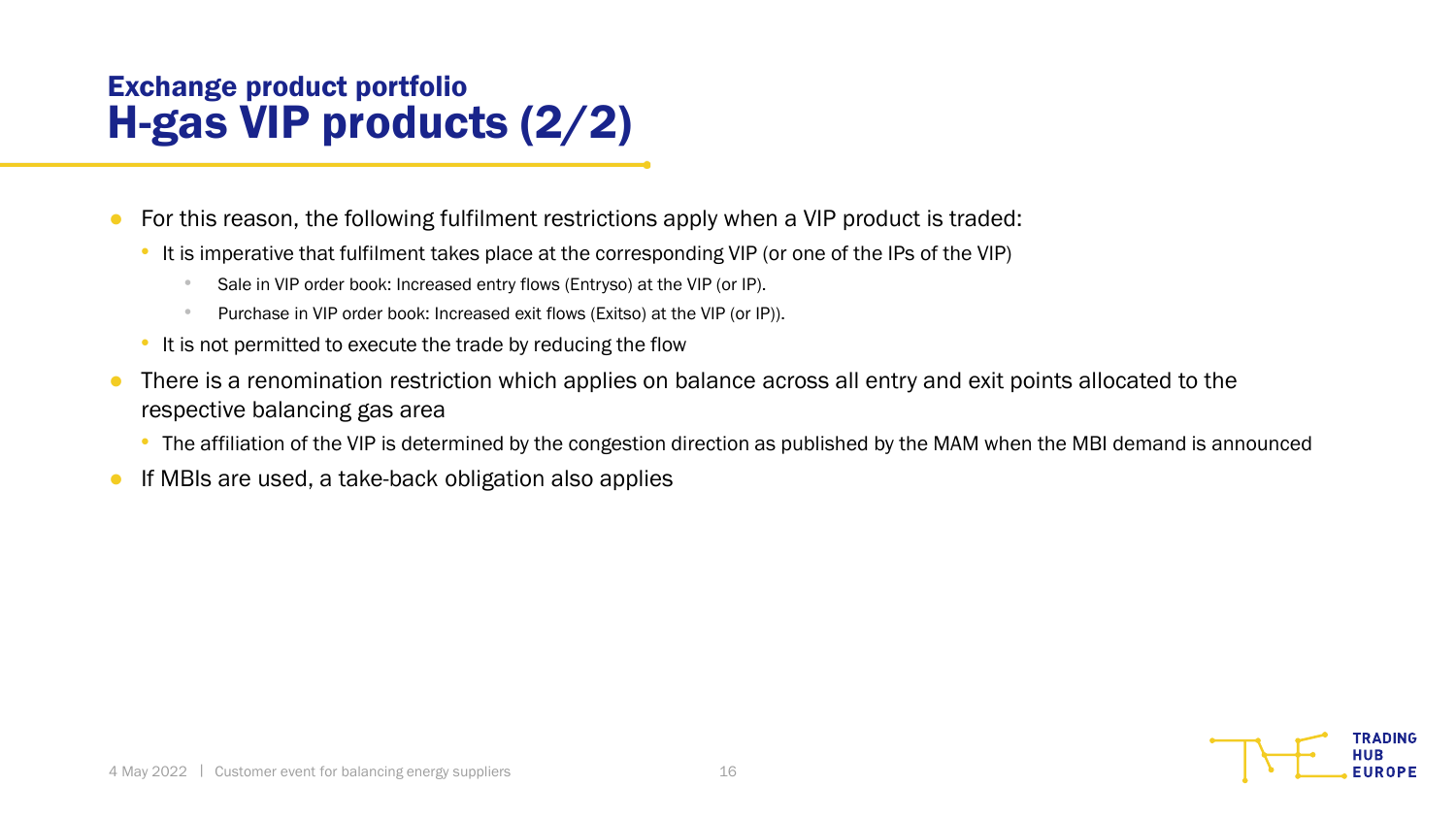### Exchange product portfolio H-gas cluster products (1/2)

- Unlike the dynamically assigned area-straddling VIPs, the cluster points are in each case permanently assigned to a balancing gas area
- In order to take into account the physical connection between these points, the potentials limit the call-offs made by the MAM to what actually serves the grid
	- Separate order books have been created for these points
	- The MAM only uses the maximum amount of available potential



*Simplified representation of north-south congestion (North H = Upstream, South H = Downstream)*

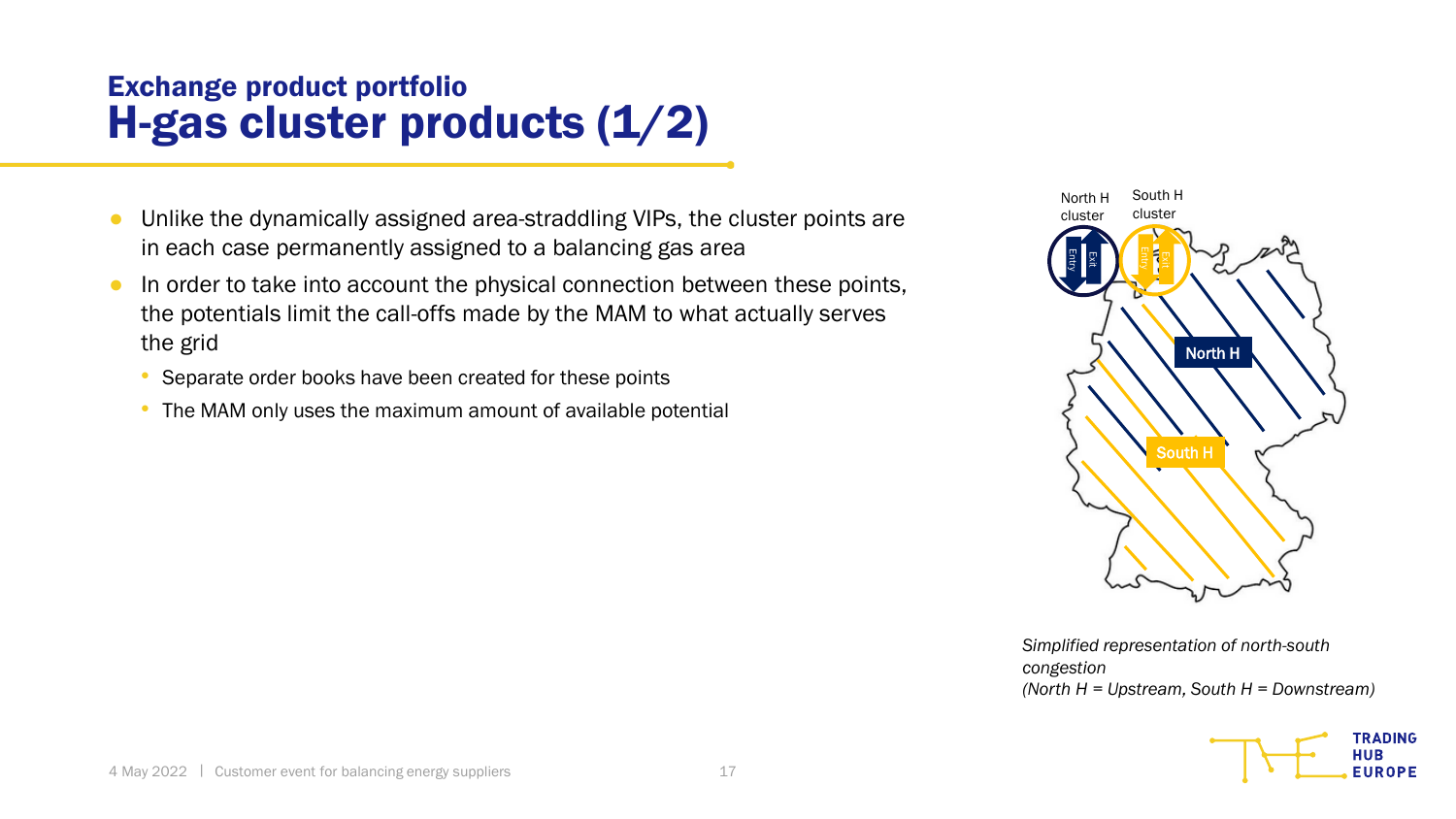### Exchange product portfolio H-gas cluster products (2/2)

- Physical fulfilment is governed by the following fulfilment restrictions:
	- The point used must have been assigned to the respective cluster, but within the cluster the trading participant can choose freely (several points may be selected)
	- Physical fulfilment of the trade can be achieved both by a flow increase and a flow reduction:
		- Sale: increase in entry quantities (Entryso) or reduction in exit quantities (Exitso).
		- Purchase: increase of the exit quantities (Exitso) or reduction of the entry quantities (Entryso)
- There is a renomination restriction which applies on balance across all entry and exit points allocated to the associated balancing gas area
	- The affiliation of the cluster is determined by the fixed allocation to the respective North H or South H balancing gas area
- If MBIs are used, a take-back obligation also applies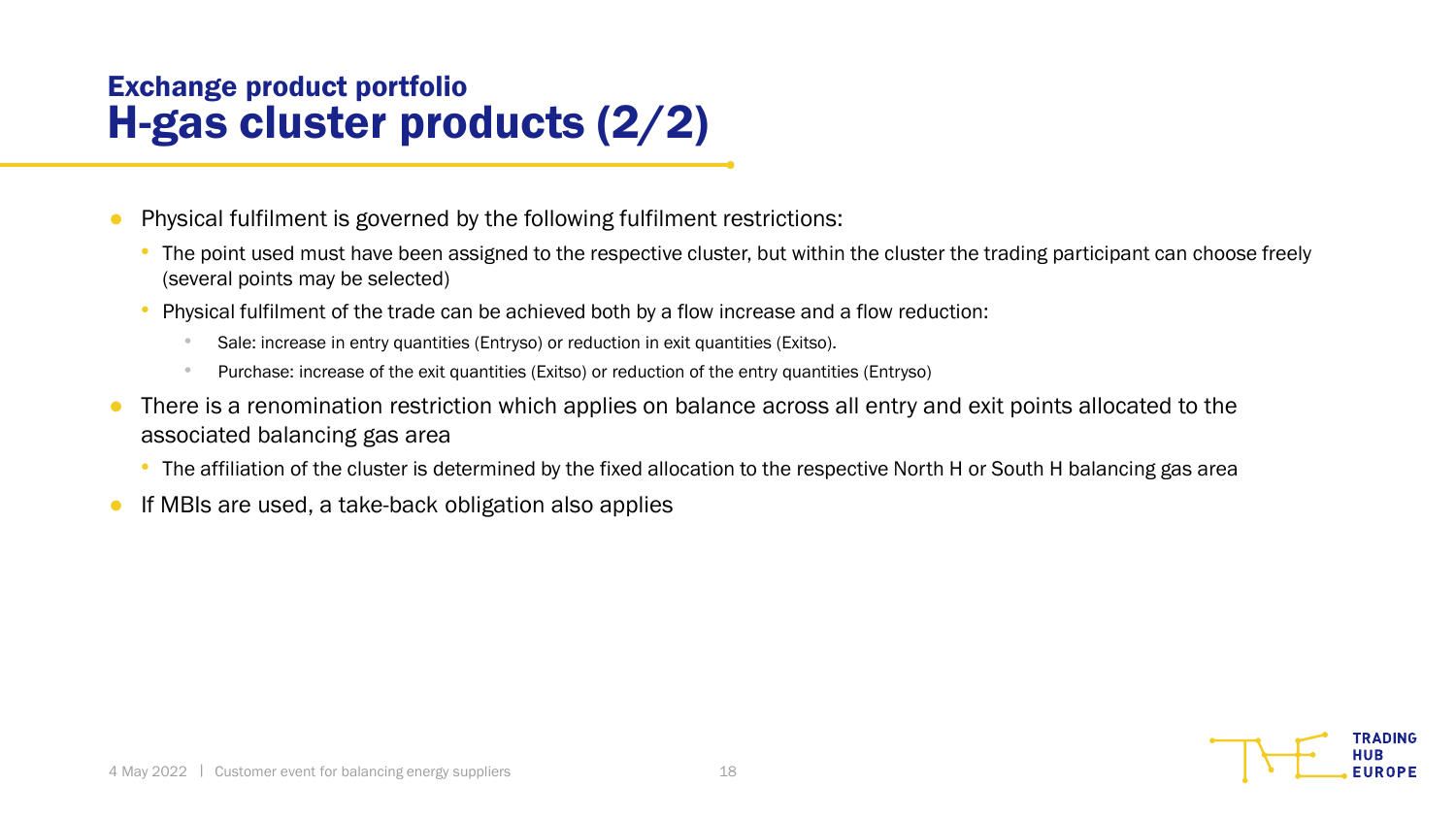### Exchange product portfolio H-gas area products (1/2)

#### H-gas area products

- The H-gas area products each include all entry and exit points that are not already allocated to the VIP or cluster order books:
	- North H order book = North H balancing gas area without VIP NL/BE and without North H cluster
	- South H order book = South H balancing gas area without VIP NL/BE and without South H cluster

#### Physical fulfilment restrictions

- Physical fulfilment is subject to the following restrictions:
	- The point used must have been assigned to the respective balancing gas area, but within the balancing gas area the trading participant can generally choose freely (several points may be selected)
	- Exception: Points assigned to the VIP or cluster order books may not be used



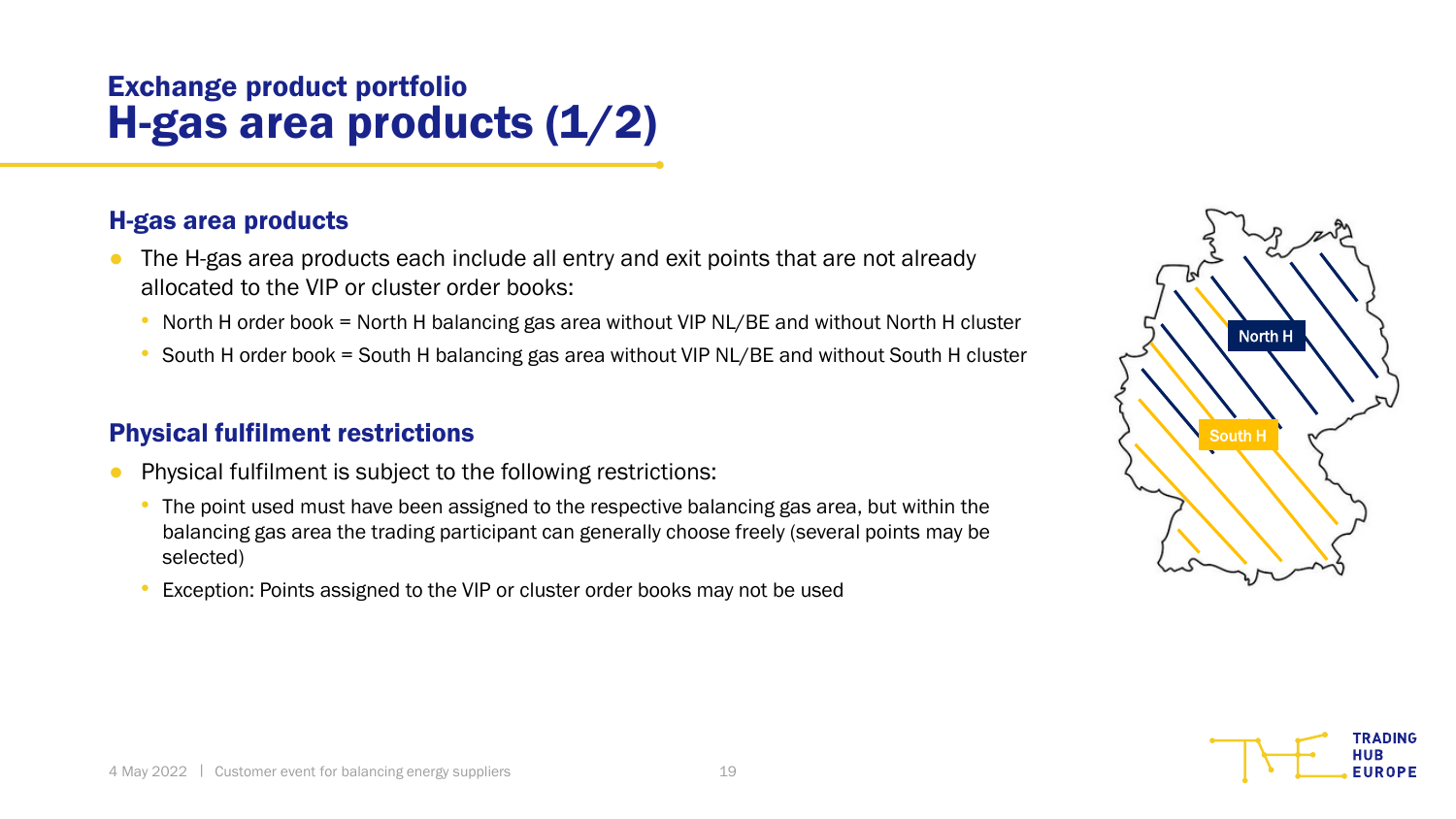### Exchange product portfolio H-gas area products (2/2)

#### Physical fulfilment restrictions (cont.):

- Physical fulfilment of the trade can be achieved both by a flow increase and a flow reduction:
	- Sale: increase in entry quantities (Entryso) or reduction in exit quantities (Exitso)
	- Purchase: increase in exit quantities (Exitso) or reduction in entry quantities (Entryso)
- There is a renomination restriction which applies on balance across all entry and exit points allocated to the respective balancing gas area
	- i.e. including the area-straddling VIPs (which are allocated directionally) and including the cluster points of the respective balancing gas area
- In the case of area products, the physical effect can also be achieved by adjusting consumption at RLM exit points ("DSM")
- If MBIs are used, a take-back obligation also applies

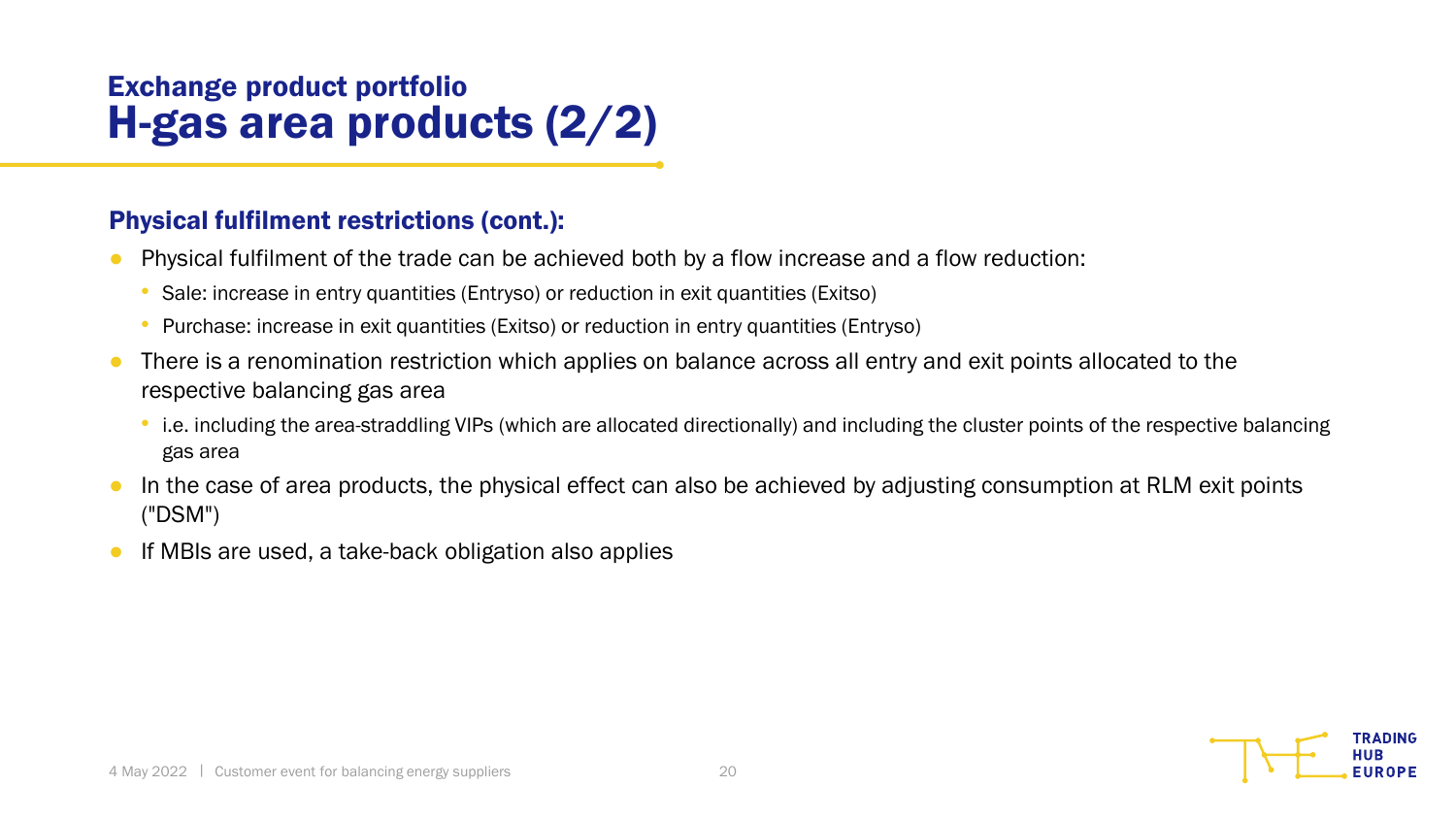### Exchange product portfolio L-gas area products (1/2)

- The L-gas area products replace the previous zone products for each balancing gas zone or network operator area
	- North  $L = L-gas$  network area of the former GPL market area
	- South  $L = L-gas$  network area of the former NCG market area
- In contrast to H-gas, no potential-based logic is required for L-gas, which is why there is no further subdivision of the products into VIP, cluster and area products
	- The Germany-Netherlands VIP (L-gas) is assigned to both balancing gas areas

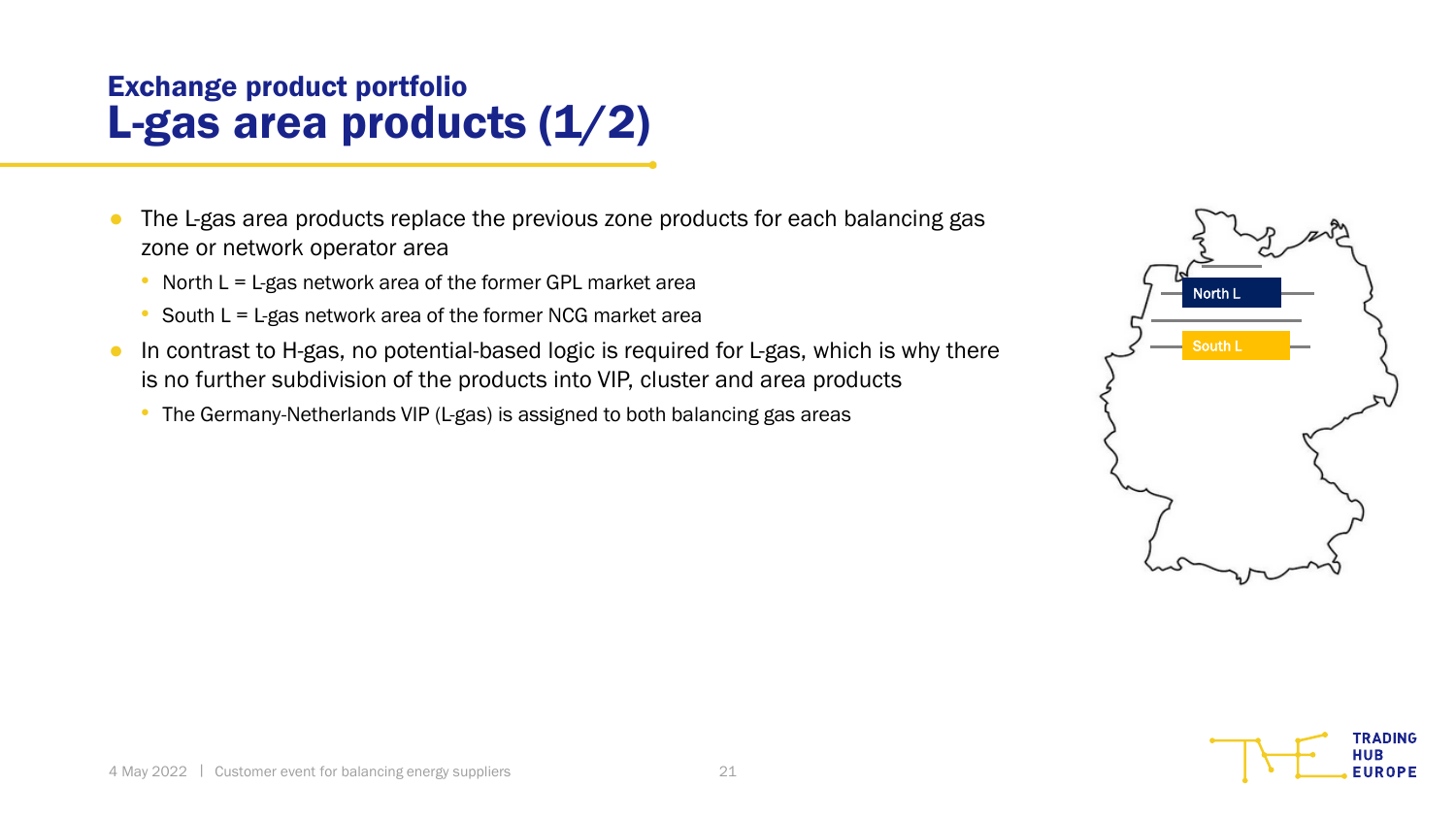### Exchange product portfolio L-gas area products (2/2)

#### Physical fulfilment is subject to the following restrictions:

- The point that is used must have been assigned to the respective balancing gas area but within the balancing gas area the trading participant can generally choose freely (several points may be selected)
- Fulfilment can be achieved both by a flow increase and a flow reduction
	- Sale: increase of entry quantities (Entryso) or reduction of exit quantities (Exitso)
	- Purchase: increase of exit quantities (Exitso) or reduction of entry quantities (Entryso)
- The decisive factor for the assessment of the physical effect is the provider's physical entry/exit quantity balance (Entryso total minus Exitso total) at all entry and exit points which are allocated to the respective balancing gas area
	- For the rest of the day, a renomination restriction applies on balance across all entry and exit points allocated to the respective balancing gas area
- In the case of area products, the physical effect can also be achieved by adjusting consumption at RLM exit points ("DSM")

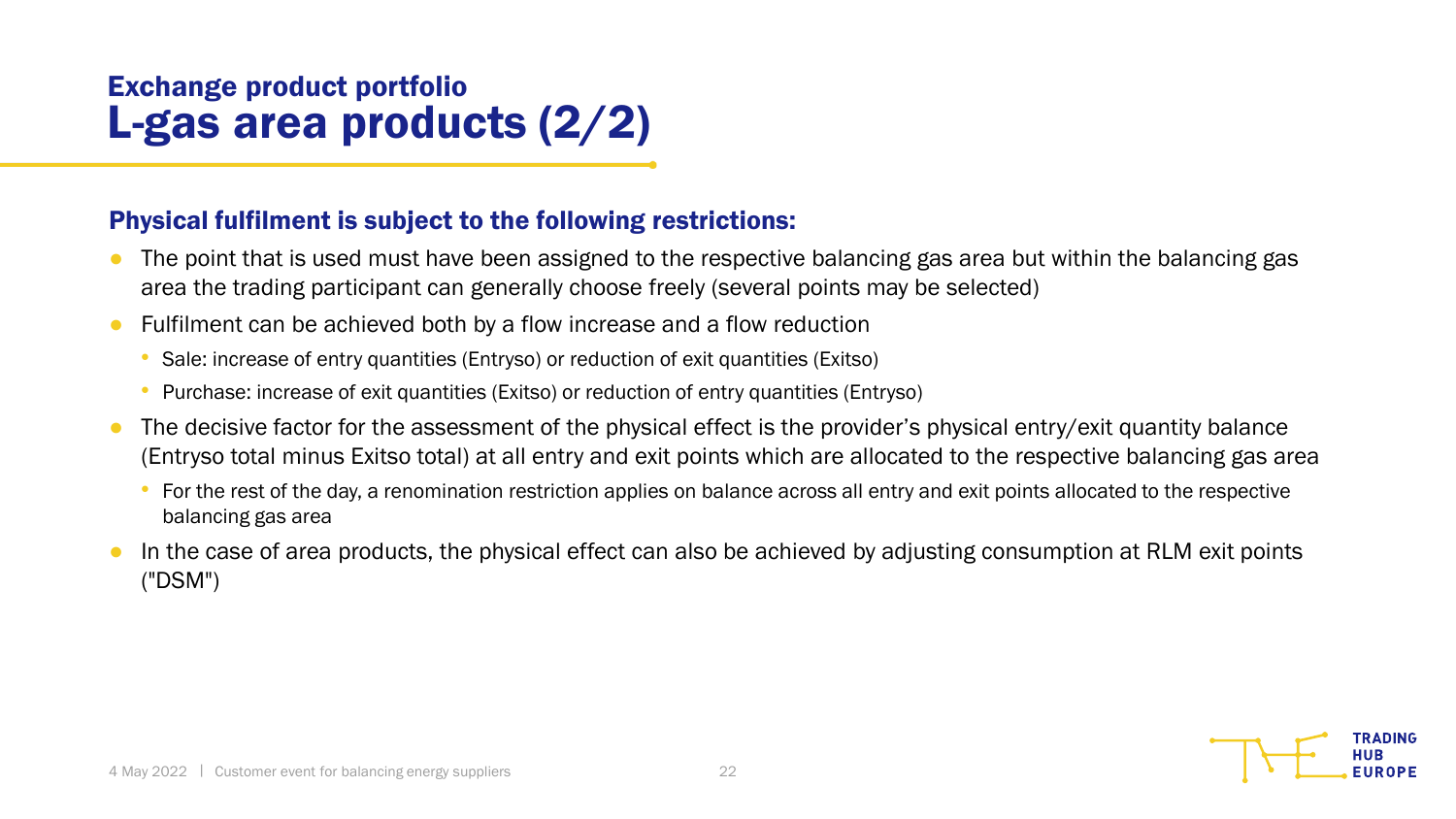#### Exchange product portfolio Local products – Further requirements

#### General fulfilment restrictions applying to all local daily products (H-gas and L-gas):

- Physical fulfilment must always be achieved with a constant hourly flow rate from the very first delivery hour of the agreed delivery period
- The (re-)nominations required for physical fulfilment must be made for all hours of the delivery period immediately after the call by the MAM
	- The reference value for assessing physical fulfilment is the most recent nomination status for the delivery period at the time of the call, confirmed by the responsible network operator

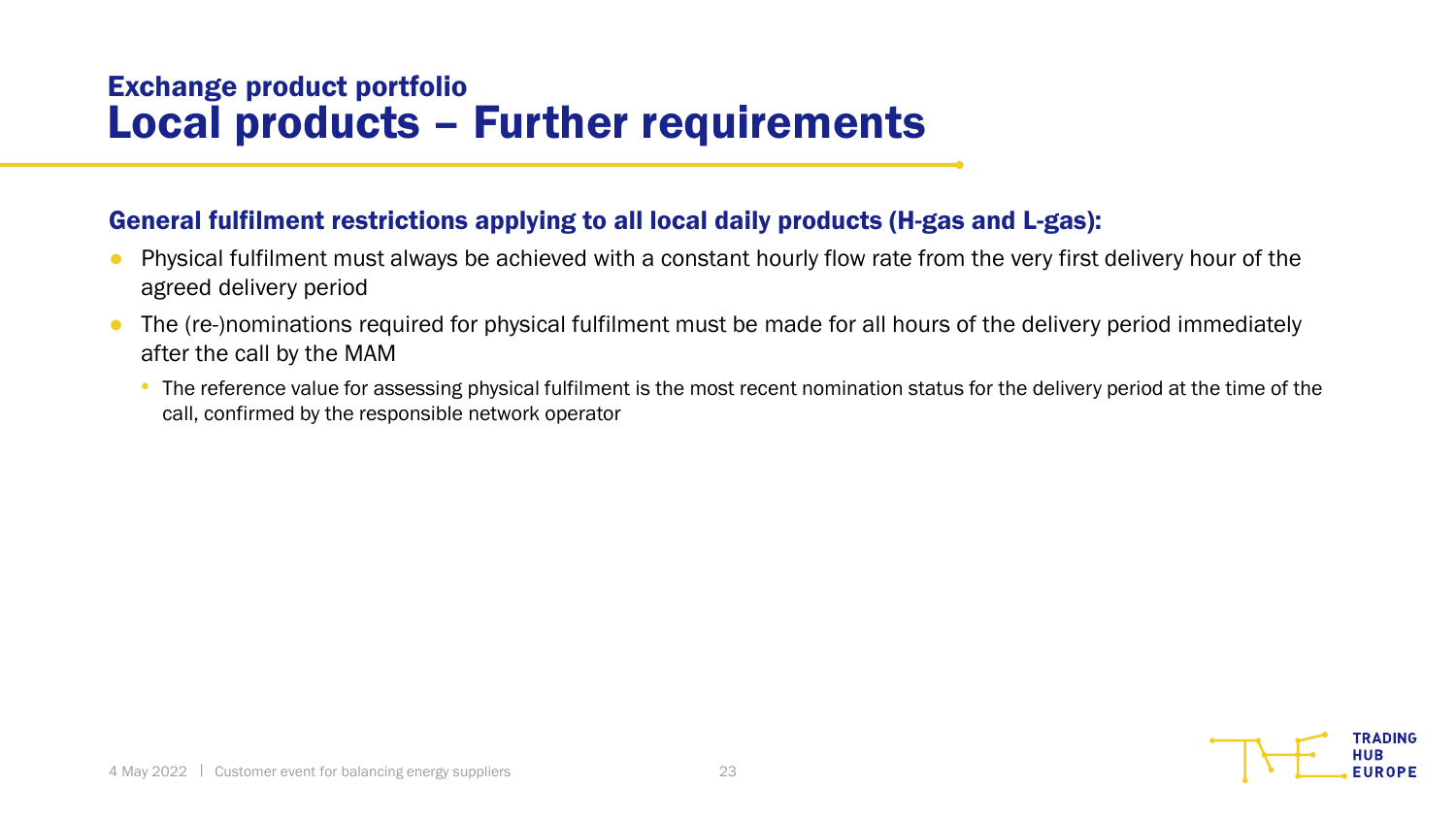#### Exchange product portfolio Overview of hourly products

- There are two hourly products used to cover external L-gas structuring requirements
- In addition to the daily products shown so far, THE uses the following hourly products\* on the exchange:
	- North L (hour) is traded for the North L balancing gas area
	- L East (hour) is traded for the LO balancing gas zone
	- L West (hour) is traded for the LW balancing gas zone



\* In addition to the hourly products shown on this page, there will also be hourly order books for the global product THE as well as the quality-specific product THE-L. The hourly products that may be available in these order books are shown and traded in the THE system as a band product, i.e. they are not used for structuring purposes.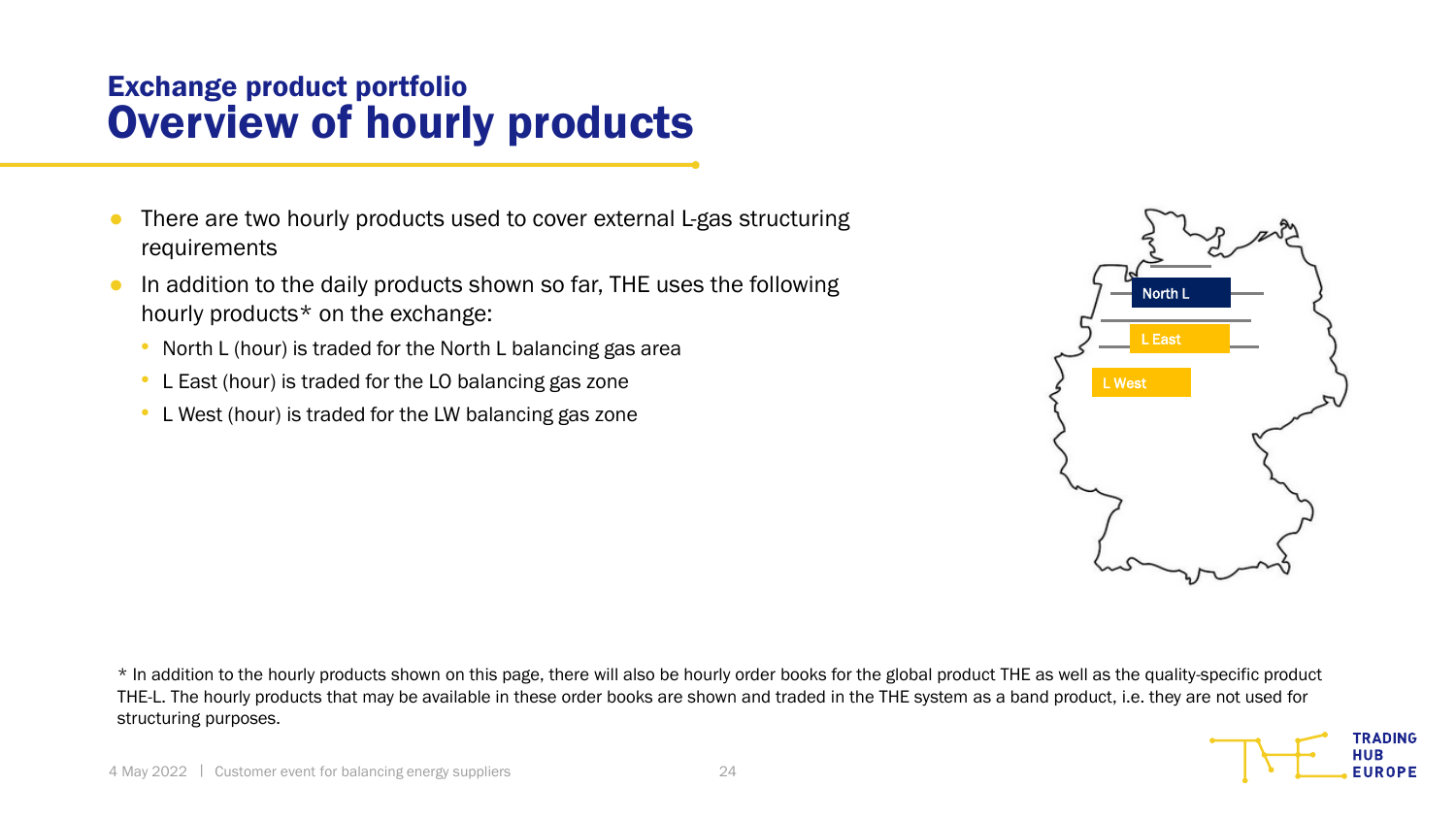### Exchange product portfolio Hourly products (1/2)

#### The following physical fulfilment restrictions apply to the hourly products:

- Physical fulfilment must take place exactly in the traded delivery hour
- The point that is used must have been assigned to the respective balancing gas area or balancing gas zone but within the balancing gas area or balancing gas zone the trading participant can generally choose freely (several points may be selected)
- Physical fulfilment of the trade can be achieved both by a flow increase and a flow reduction:
	- Sale: increase in entry quantities (Entryso) or reduction in exit quantities (Exitso).
	- Purchase: increase in exit quantities (Exitso) or reduction in entry quantities (Entryso)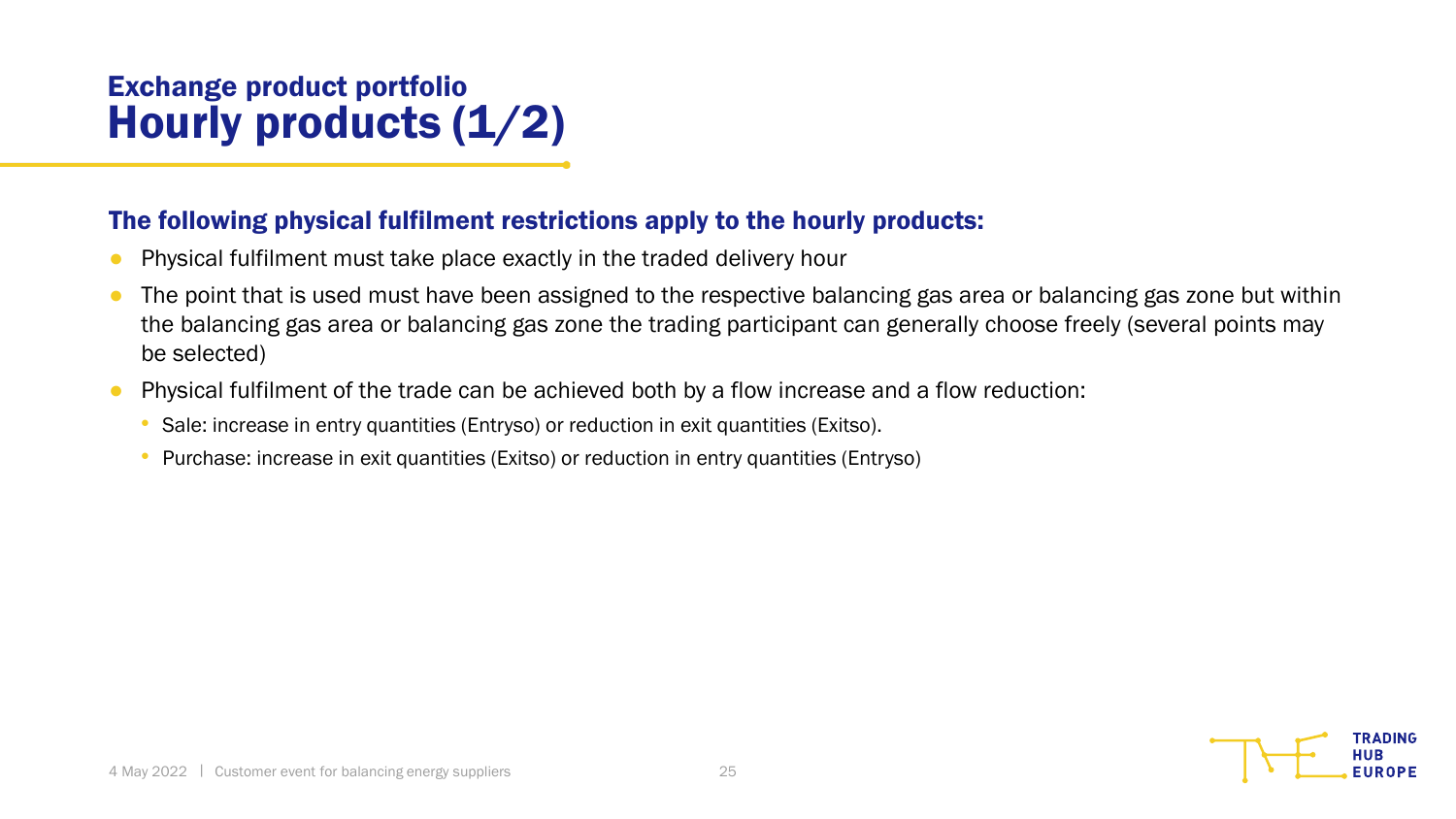### Exchange product portfolio Hourly products (2/2)

#### Fulfilment restrictions (cont.):

- The decisive factor for assessing the physical effect is the provider's physical entry/exit quantity balance (Entryso total minus Exitso total) at all entry and exit points which are allocated to the respective balancing gas area or balancing gas zone
- The owed flow change must take place in each case compared to the previous hour ("H-1") at the traded delivery hour ("H")
	- The decisive factors are the final nominated quantities according to the allocation
- If an hourly product is traded in several directly consecutive delivery hours, the trading participant shall only owe an additional flow change from hour to hour in the amount of the difference between the traded quantities of the respective two individual delivery hours to be considered

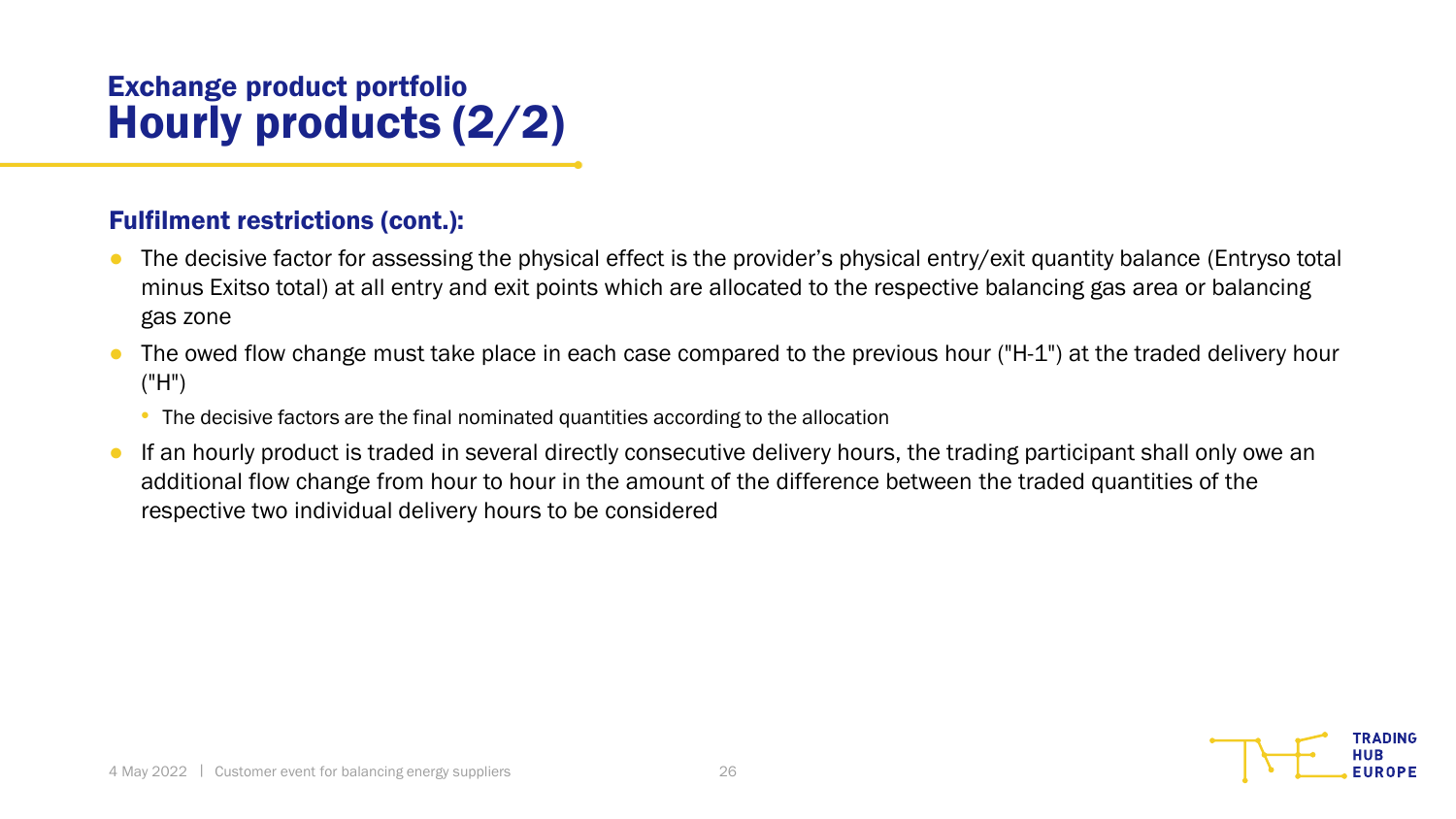

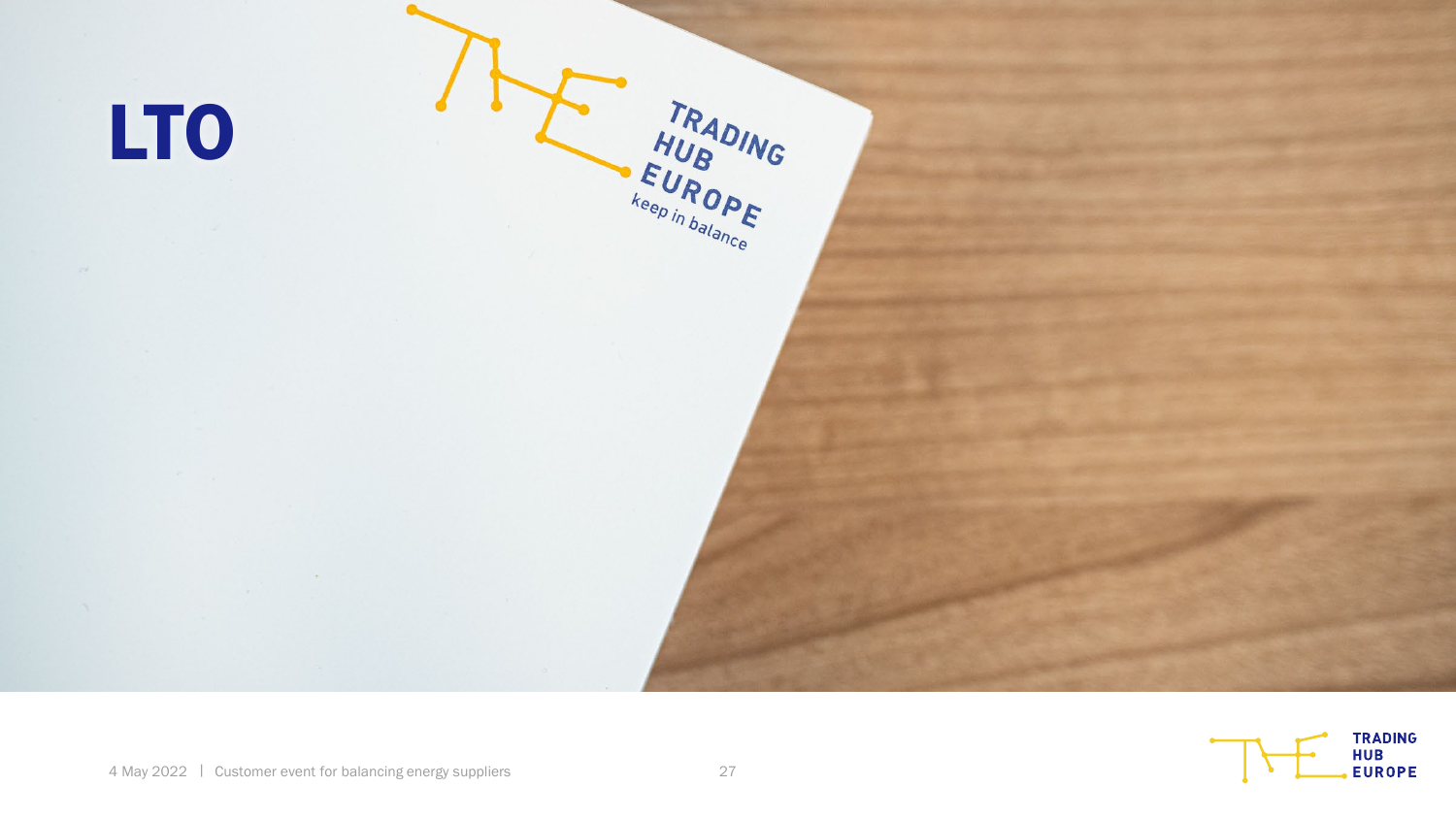#### Bilateral product portfolio Product overview

In the THE market area, the following products at rank 4 in the MOL have been used in the Balancing Services Portal since 1 October 2021:

| <b>Bilateral products</b>                  |
|--------------------------------------------|
| Long Term Options (LTO) RoD                |
| Long Term Options (LTO) Hourly             |
| <b>Short Term Balancing Services (STB)</b> |
| <b>Short Call Balancing Services (SCB)</b> |
| <b>Flexibility Services (FLEX)</b>         |

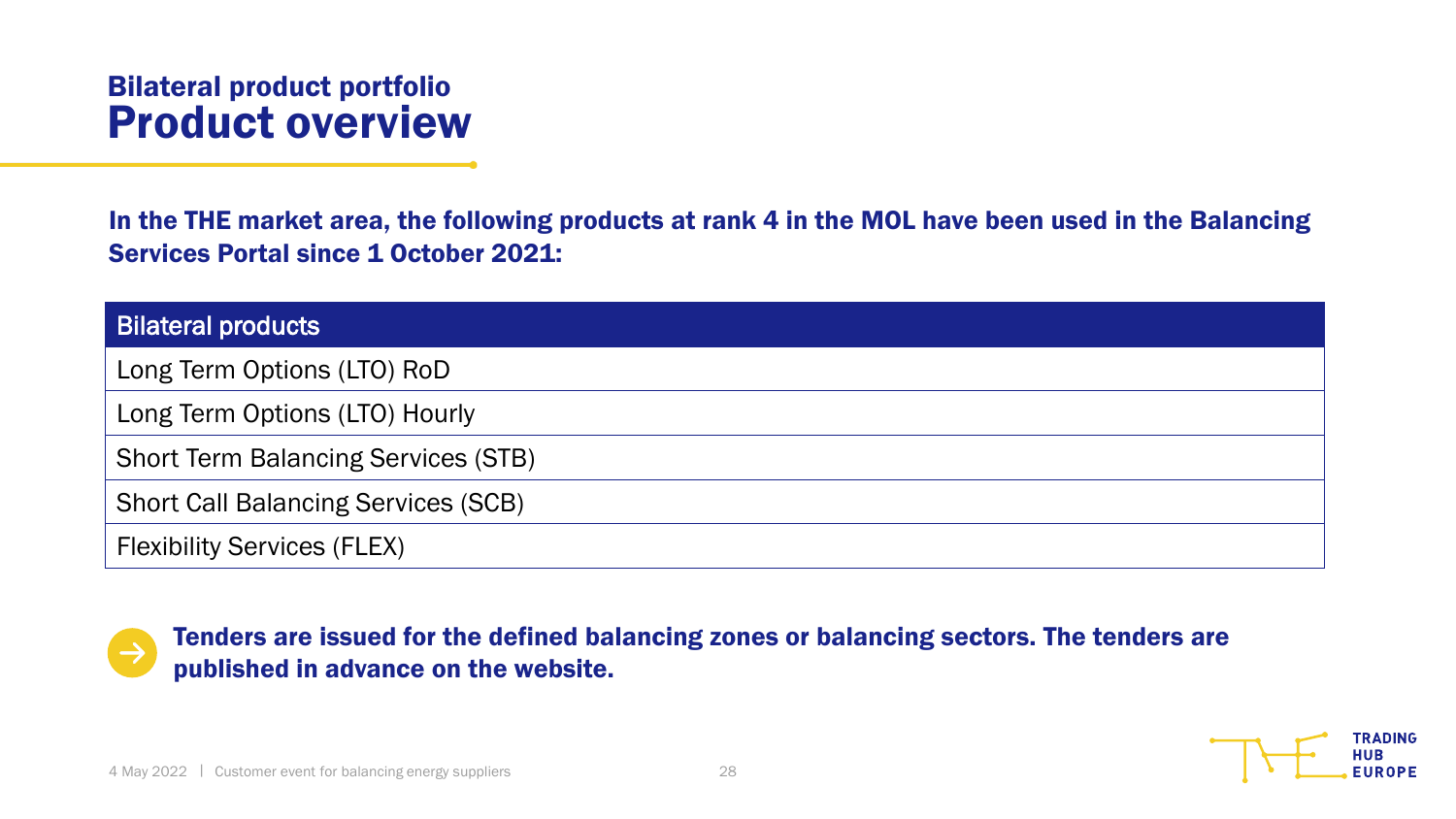#### Product adjustments Balancing products

#### Adjustments effective from 1 April 2022:

- Terms and Conditions for System Balancing Actions:
	- Editorial clarifications
		- e.g. on tender acceptance by the MAM -> where several lots are awarded, one contract is made for each specific tender
	- Billing changed in case of (partial) non-performance -> Extension of the billing period for call fees
- LTO and STB product descriptions:
	- Editorial changes to the terms of the tender
		- Entry and exit quantities to be credited in full for points allocated to several balancing energy sub-zones
		- Balancing sectors can only be defined by the MAM and not by the provider
	- Users receive warning / are blocked in the event of multiple breaches of obligations
	- Contract penalty: the two previous penalty components have been merged into one adjusted overall contract penalty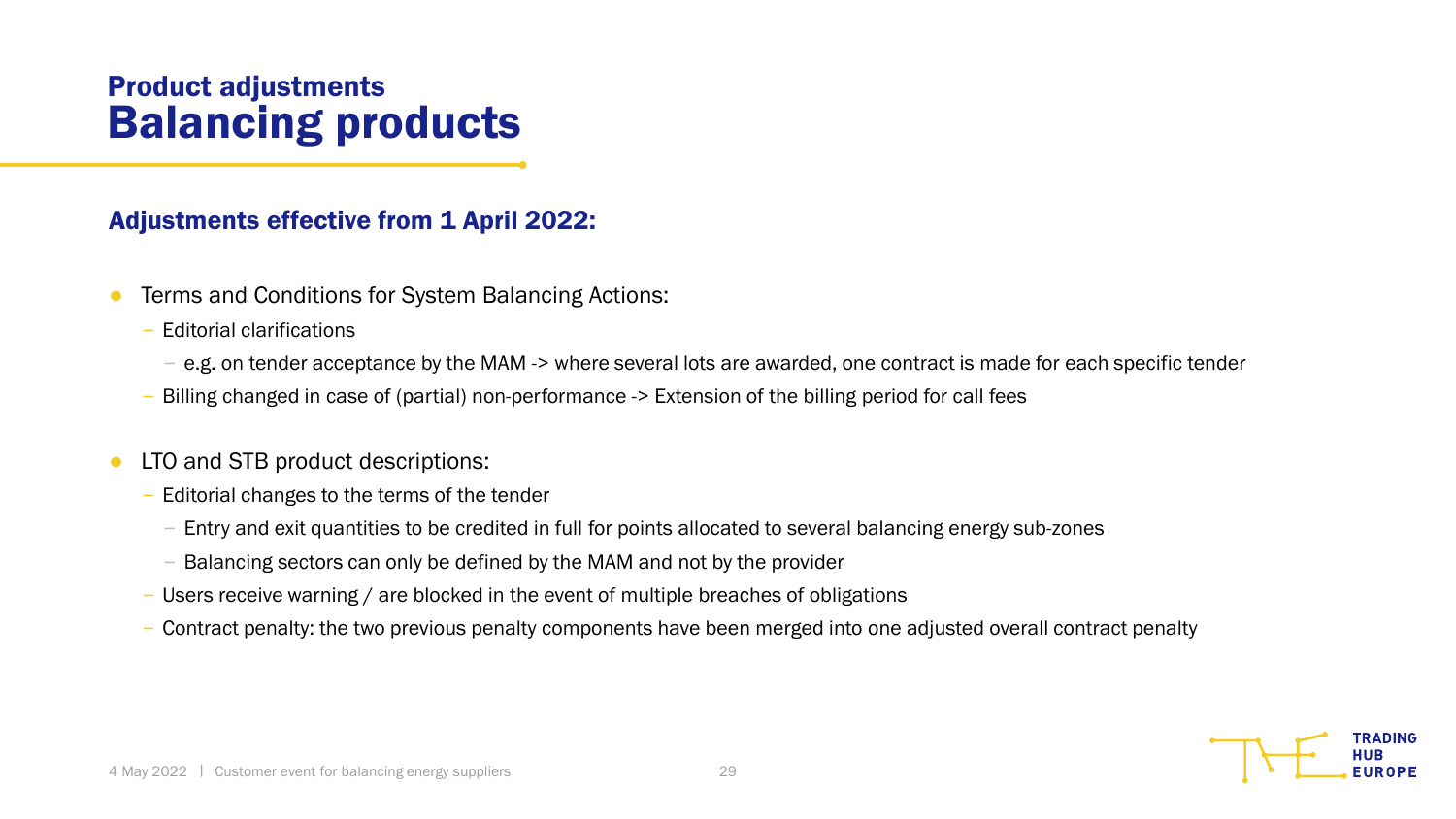#### Bilateral tenders Long-term tenders in 2022

| <b>Bilateral</b><br>product | <b>Direction</b>                | Offer period          | <b>Contract period</b> |
|-----------------------------|---------------------------------|-----------------------|------------------------|
| <b>Flex</b>                 | Parking and borrowing           | Jun / Jul 2022        | Oct 2022 to Mar 2023   |
|                             | System Buy / System Sell        | May / Jun 2022        | Jul 2022               |
|                             | <b>System Buy / System Sell</b> | Jun / Jul 2022        | <b>Aug 2022</b>        |
|                             | System Buy / System Sell        | Jul / Aug 2022        | Dec 2022               |
| <b>SCB</b>                  | System Buy / System Sell        | Aug / Dec 2022        | Oct 2022               |
|                             | System Buy / System Sell        | Dec / Oct 2022        | Nov 2022               |
|                             | System Buy / System Sell        | <b>Oct / Nov 2022</b> | Dez 2022               |
|                             | System Buy / System Sell        | Nov / Dez 2022        | Jan 2023               |
| LTO, Hourly                 | System Buy / System Sell        | Aug / Dec 2022        | Q4 2022                |
| LTO, RoD                    | <b>System Buy</b>               | Oct / Nov 2022        | Jan to Mar 2023        |
| LTO, Hourly                 | <b>System Buy / System Sell</b> | Nov / Dez 2022        | Q1 2023                |

4 May 2022 | Customer event for balancing energy suppliers **Access 120 May 2022** | Customer event for balancing energy suppliers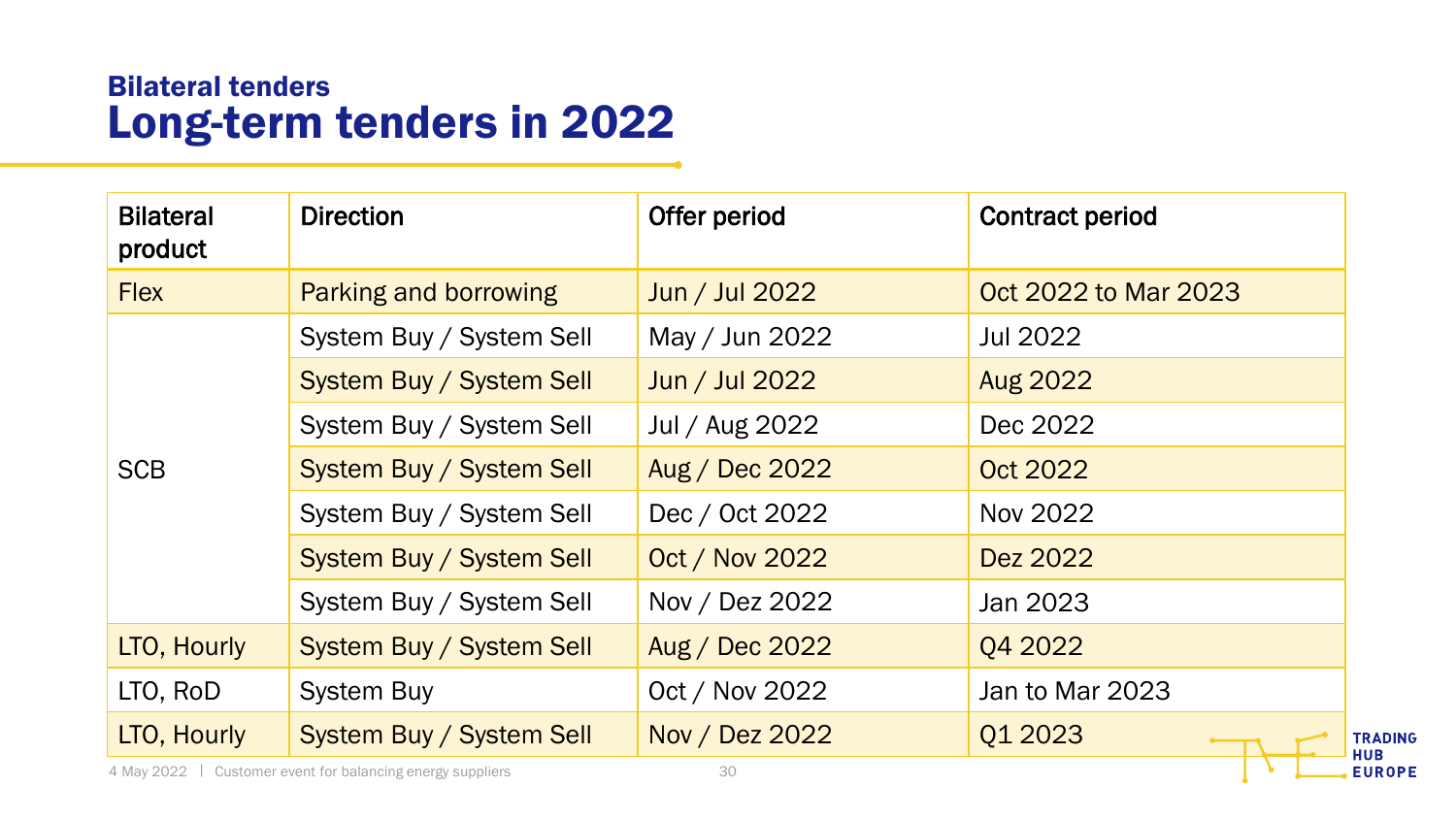# LTO Special tenders

|                  | <b>Bidding period</b> | Contract period<br>(gas day) | Zone                                                     | <b>Premium</b> | <b>Total capacity charge</b> |
|------------------|-----------------------|------------------------------|----------------------------------------------------------|----------------|------------------------------|
|                  |                       |                              |                                                          |                |                              |
| Special tender 1 | 13.12.21 - 17.12.21   | $1.2.22 - 28.2.22$           | Balancing sector in H-gas South                          | 5,000 MWh/h    | approx. € 50 million         |
| Special tender 2 | $17.1.22 - 21.1.22$   | $1.2.22 - 28.2.22$           | Balancing sector in H-gas South                          | 5,000 MWh/h    | approx. € 38 million         |
| Special tender 3 | $17.1.22 - 21.1.22$   | $1.3.22 - 15.3.22$           | Balancing sector in H-gas South                          | 7,000 MWh/h    | approx. $€$ 44 million       |
| Special tender 4 | $31.1.22 - 4.2.22$    | 14.2.22 - 15.3.22            | Balancing sector in HGE and HOS                          | 6,000 MWh/h    | approx. € 25 million         |
| Special tender 5 | $7.2.22 - 11.2.22$    | $15.2.22 - 28.2.22$          | Balancing sector in HGE, HOS,<br>HGN, HGU, HN, HM and HS | 12,000 MWh/h   | approx. € 35 million         |
| Special tender 6 | $7.2.22 - 11.2.22$    | $1.3.22 - 31.3.22$           | Balancing sector in HGE, HOS,<br>HGN, HGU, HN, HM and HS | 11,720 MWh/h   | approx. € 92 million         |

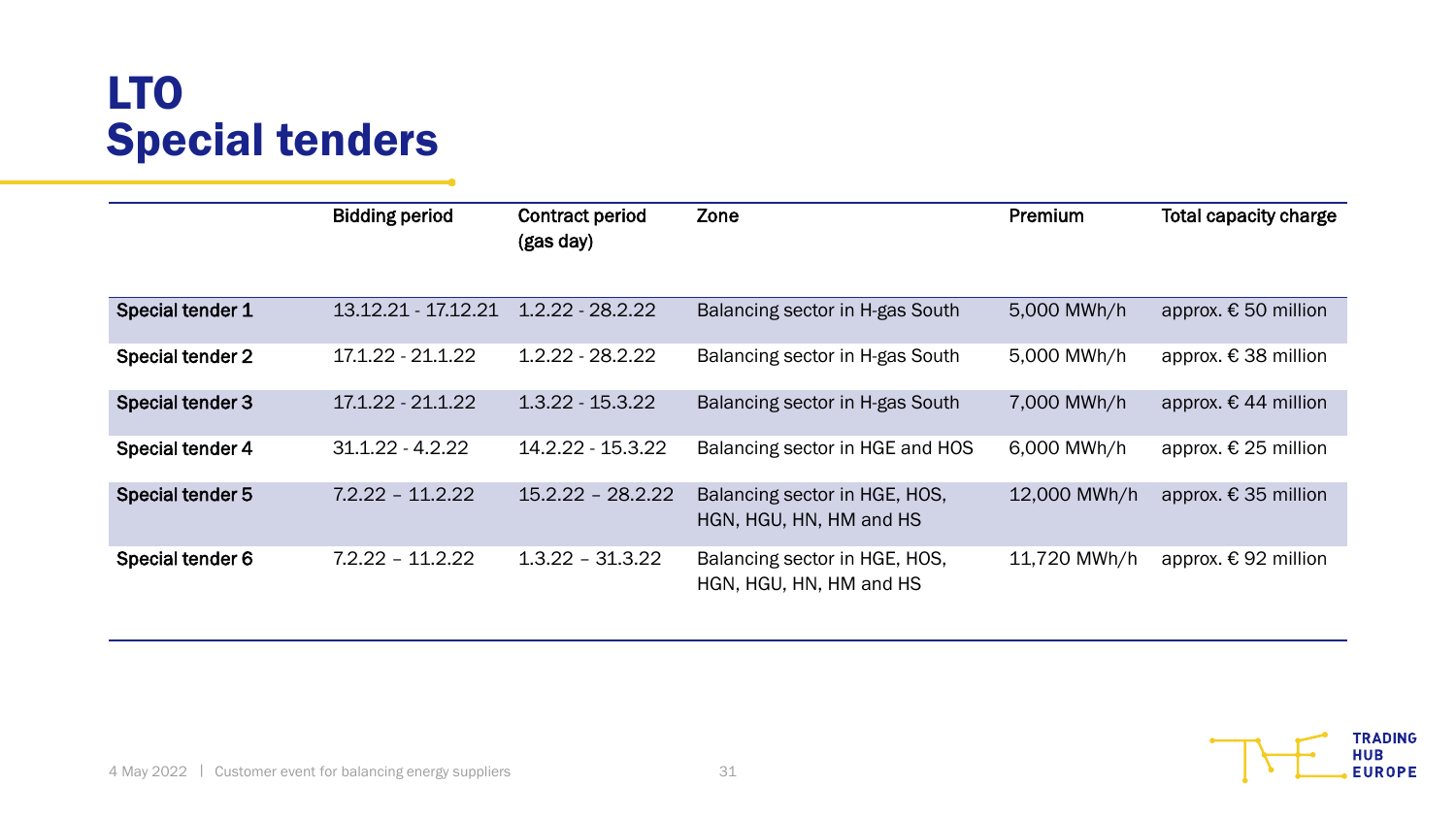### LTO Special tenders

#### Background:

- Given the low storage levels, these special tenders served in particular to ensure the availability of gas quantities to cover any local balancing requirements in the respective zones.
- The special tenders were carried out in coordination with the Federal Ministry for Economic Affairs and Climate Action (BMWK) and BNetzA.
- The services put out to tender as part of the special tenders were covered. In this respect, the tenders were successful for THE.
- However, the prices were rather high.